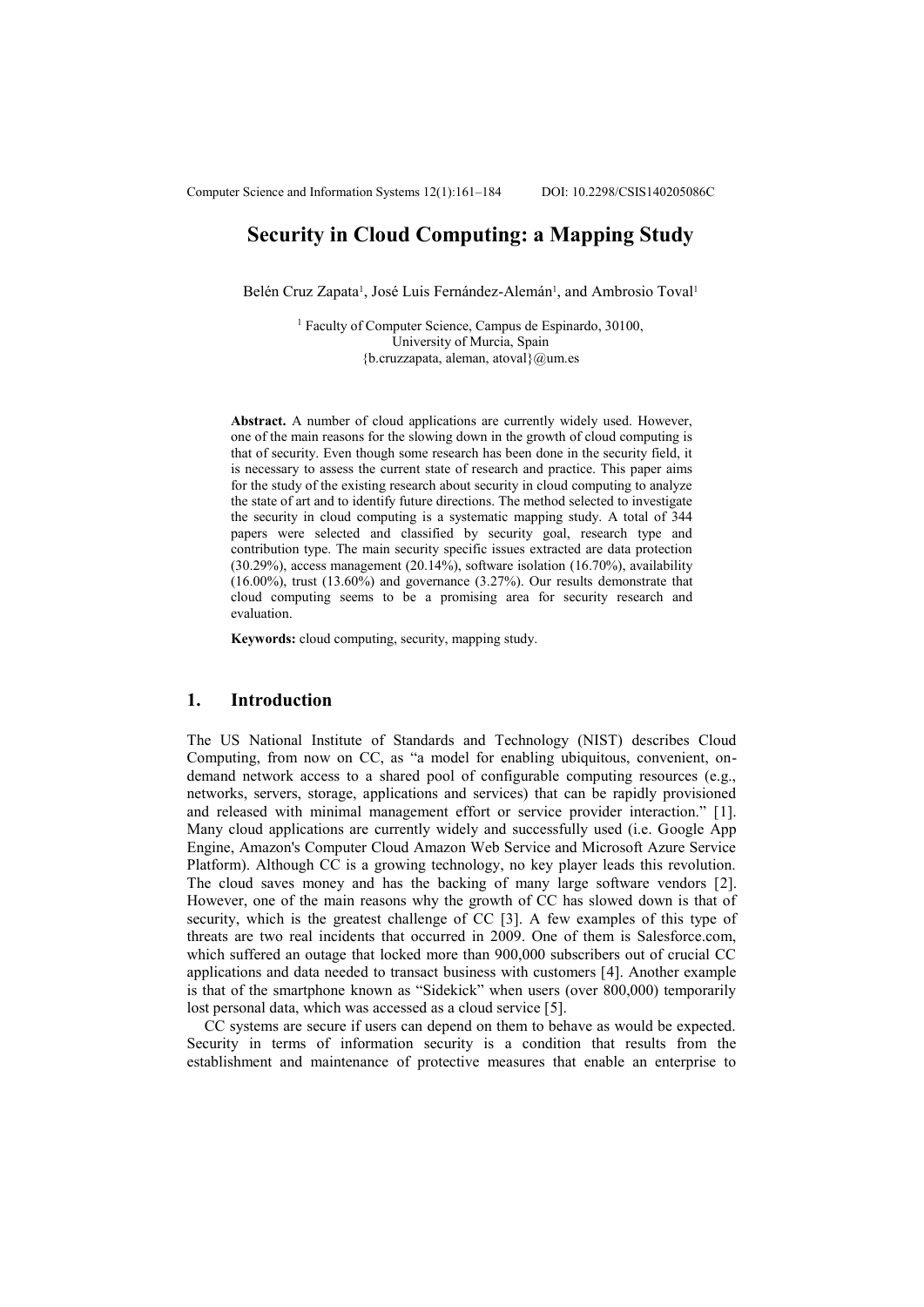perform its mission or critical functions despite risks posed by threats to its use of information systems. Protective measures may involve a combination of deterrence, avoidance, prevention, detection, recovery and correction that should form part of the enterprise's risk management approach [6]. 5 goals have traditionally been associated with the achievement of adequate security: availability, confidentiality, data integrity, access control and audit [7]. The National Institute of Standards and Technology (NIST) has published the Guidelines on Security and Privacy in Public Cloud Computing, which provides an overview of the security and privacy challenges pertinent to public CC and points out considerations that organizations should bear in mind when using the cloud environment [8].

Despite the research that has been carried out in the field of CC security, it is necessary to assess the current state of research and practice in order to provide practitioners with evidence that will enable them to focus on its further development. The method selected to investigate the state-of-the-art is a systematic mapping study. A systematic mapping study provides an objective procedure with which to identify the nature and extent of the research that is available to answer a particular research question. These kinds of studies also help to identify gaps in current research in order to suggest areas for further investigation. Some surveys summarize risks and recommendations but do not follow procedures for a systematic mapping study [9] [\[10\]](#page-18-0).

Silva et al. [11] performed a mapping study that focuses on accounting models for CC, classifying them into three categories: contribution type, research type and accounting models features. They provide an overview of the area, in addition to specific findings related to the taxonomy for accounting process, accounting models, pricing schemes and SLA (Service-Level Agreement) composition. The analysis done in [12] examines the different existing approaches in the literature about migration processes to CC while taking into account the security aspects that have to be also moved to Cloud. The review of cloud security proposals developed by Rebollo et al. [13] compare existing information security frameworks that have been specifically designed for the CC environment using the clauses from the ISO/IEC 27002 standard as evaluation criteria. The same authors also conduct a systematic literature review [14] to extract existing Information Security Governance frameworks that are suitable for application in CC. To the best of our knowledge, no systematic mapping study on security in CC currently exists.

The aim of this paper is therefore to study the existing research concerning security in CC in order to analyze the state-of-art and to identify future directions. The method consists of the application of a systematic mapping study to extract as much literature as possible. The 344 papers selected have been classified by their security goal, research type and contribution type.

The article is organized as follows: Section 2 shows how the mapping study was planned by defining the research questions and describing how the review was carried out: search strategy, inclusion and exclusion criteria and classification scheme. Section 3 synthesizes the results obtained by answering the research questions raised. In Section 4 we discuss the findings of our research and present the limitations of the study. Finally, in Section 5 we draw our conclusions.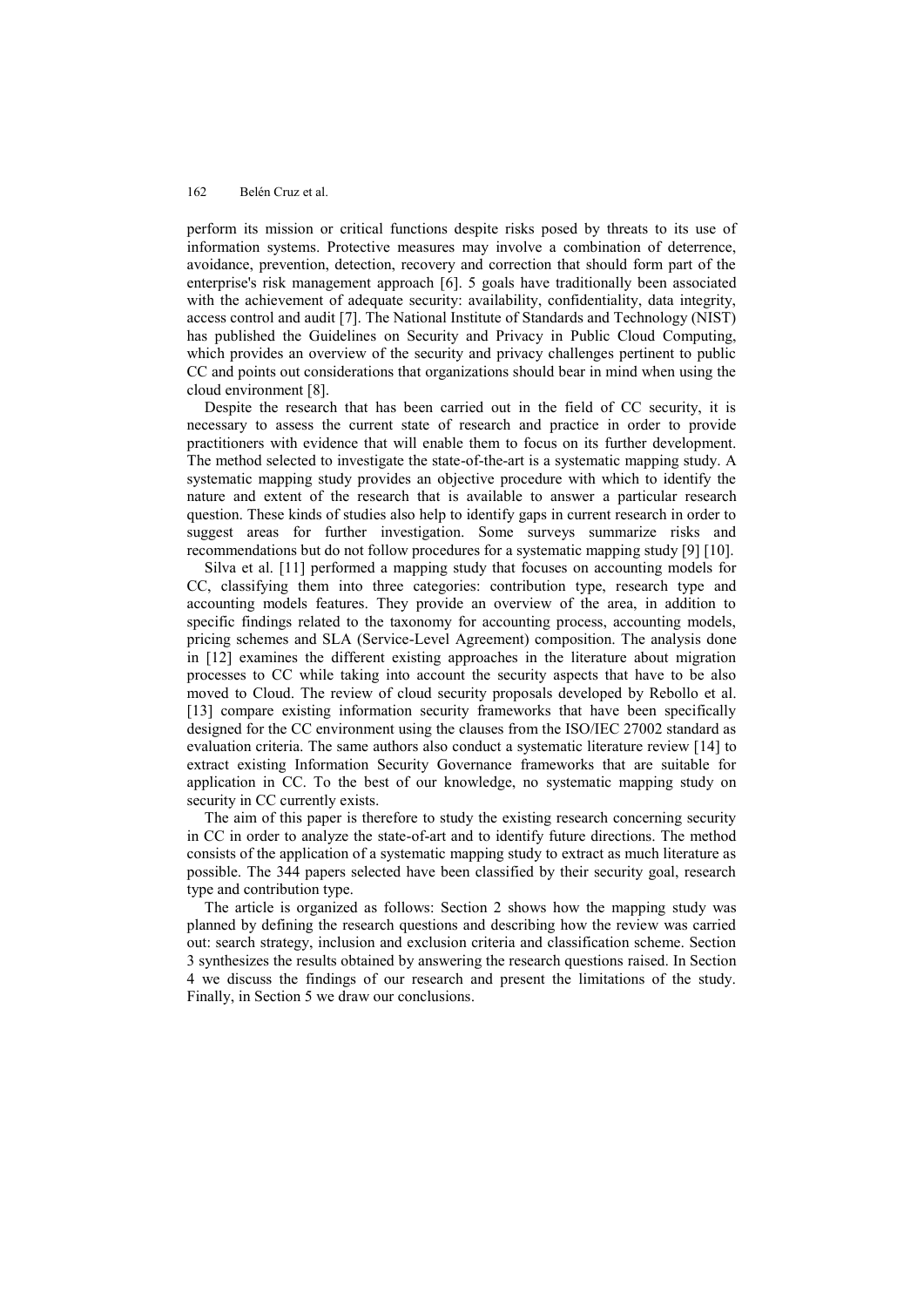Security in Cloud Computing: a Mapping Study 163

# **2. Mapping Study**

According to Petersen et al. [15], a systematic mapping study provides a structure of the type of research reports and results that have been published by categorizing them. It often provides a visual summary, a map, of its results. A number of research questions must be defined in order to obtain these objectives in a systematic manner. The main goals of a structured mapping study are to present an overview of a certain research area and to identify research gaps.

A systematic literature review is another kind of secondary study that answers specific research questions by identifying, analyzing and interpreting relevant evidence. A systematic mapping study, unlike a systematic literature review, does not analyze the articles identified in detail [15].

Petersen et al. propose five process steps when performing a systematic mapping study [15]. In the first step, the research questions are developed in order to define the scope. The next two phases include searching for and selecting primary studies by screening the articles found. The data is then extracted and synthesized. In a last phase the review results are obtained and the research questions are answered.

## **2.1. Research Questions and Search Strategy**

The principal goal of this study is to analyze publications concerning the security in CC. This overall goal is defined in four research questions. Table 1 shows these research questions along with their motivation.

The main digital libraries used to search for primary studies were: IEEE Digital Library, IEEE-Xplore, ACM Digital Library, Science Direct and Wiley InterScience. These publication databases were chosen since they are some of the most relevant sources in software engineering.

Petersen et al. recommend defining the search string by using the PICO criteria: population, intervention, comparison and outcome. They also state that it should be driven by the research questions. When defining a search string, the resulting set should have the maximum possible coverage, but should also be of a manageable size. As the research questions suggested, a broad overview of the research area was desired, and some restrictions, such as temporal restrictions or specific security areas restrictions were therefore avoided in order to construct a complete map. In addition to the selected terms, boolean operators were used to form the complete search string which is composed of three parts. In the ACM Digital Library this search string is defined as:

"cloud computing" AND

("security" OR "risk" OR "vulnerability" OR "threat")

AND Title: "cloud".

The search process took place from November 2012 to December 2012. This process was conducted by applying the same search string to the same meta data (title or complete text) of each article for all the sources, although the search string's syntax was adapted to each digital library. A restriction on publication date was not established, but the papers obtained had all been published in the last few years.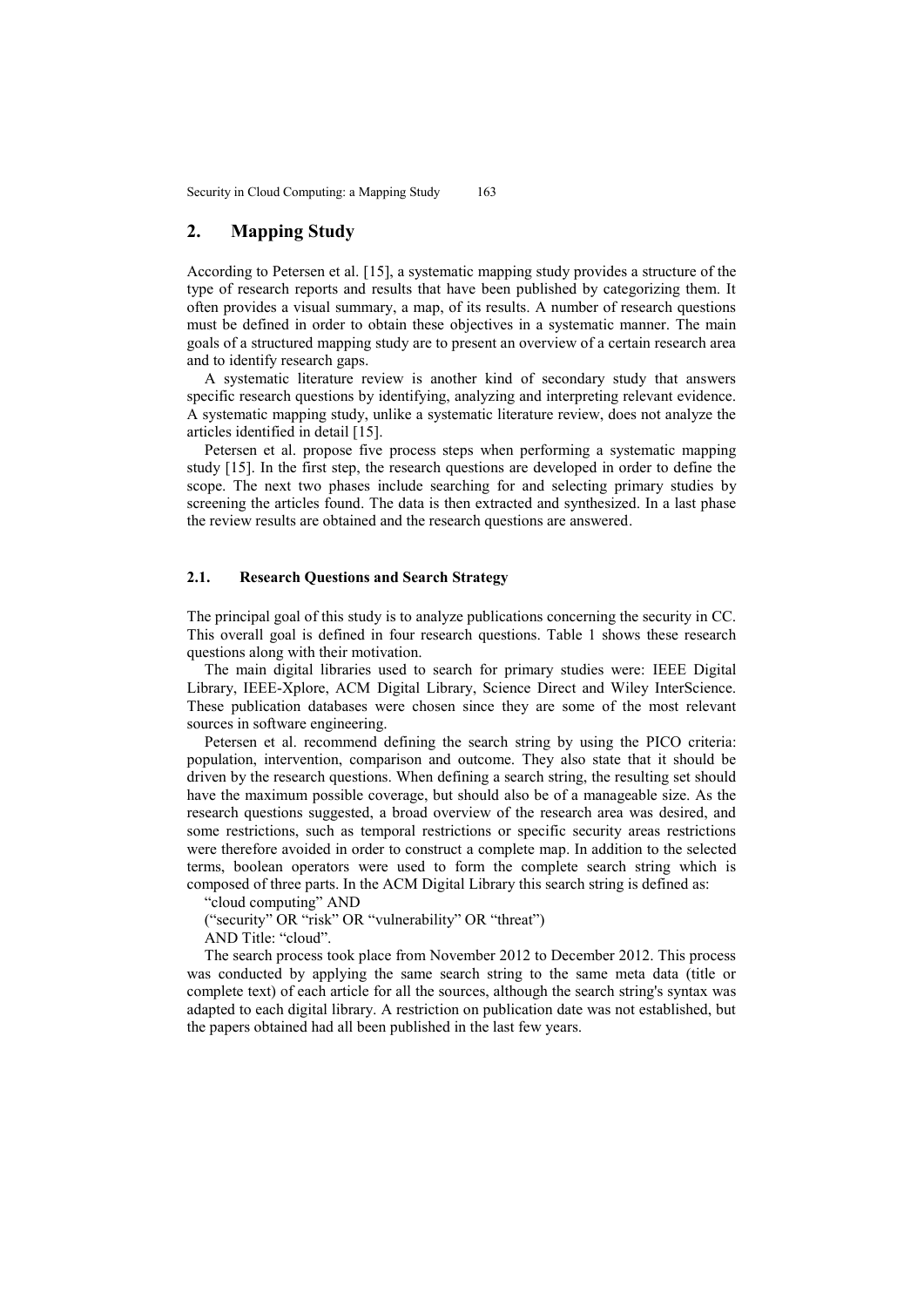**Table 1.** Research questions.

| No. | Research question                                                                                     | Motivation                                                                                                             |
|-----|-------------------------------------------------------------------------------------------------------|------------------------------------------------------------------------------------------------------------------------|
| RQ1 | What are the main security                                                                            | The first research question defines the basis                                                                          |
|     | areas investigated in cloud<br>computing?                                                             | of this systematic mapping study and<br>provides an overview of recent studies.                                        |
| RQ2 | What kinds of research and<br>contributions<br>have<br>been<br>proposed?                              | This question provides information about the<br>concrete techniques and solutions that have<br>been proposed.          |
| RQ3 | How publications have evolved<br>over time? What are the<br>publication<br>research<br>and<br>trends? | The third question shows the evolution of the<br>publications concerning the subject under<br>study.                   |
| RQ4 | which<br>bibliographical<br>In.<br>sources were they published?                                       | This last question examines the different<br>sources in which the articles concerning<br>security in CC are published. |

## **2.2. Screening of Papers for Inclusion and Exclusion**

The aim of the selection process was to identify those articles that are most relevant for the objective of this mapping study. Each study that was retrieved from the previous search was evaluated in order to decide whether or not it should be included by considering its title, abstract and keywords.

The studies that met at least one of the following inclusion criteria were included:

- Studies reporting some topic related to security in CC.
- Studies presenting actual security risks in CC.
- Studies proposing a solution in order to guarantee security in CC. The following studies were excluded from the search results:
- Studies reporting a particular topic related to CC but not security in CC.
- 
- Studies that mention security in CC but in a superficial manner.
- Studies concerning CC technology applied to a concrete application.
- Studies concerning security in CC but from a legal perspective.
- Studies concerning security in CC but from a business perspective.

The search phase obtained a set of 1757 papers, most of which were found in the IEEE Digital and ACM Digital libraries. As shown in Fig. 1, 500 articles were considered based on article title and on the inclusion and exclusion criteria. In the second phase, 84 duplicated studies were removed, resulting in 416 articles being included in the next phase. In the third phase, 72 articles were discarded and 344 were selected based on the abstract and the sub-section titles. The number of selected articles that remained was 344. The complete list of selected articles can be downloaded from [16].

The following step in the study was to read all the abstracts in order to assign keywords to each paper. With some papers, it was necessary to read the introduction, conclusion or even section titles to be able to extract these keywords.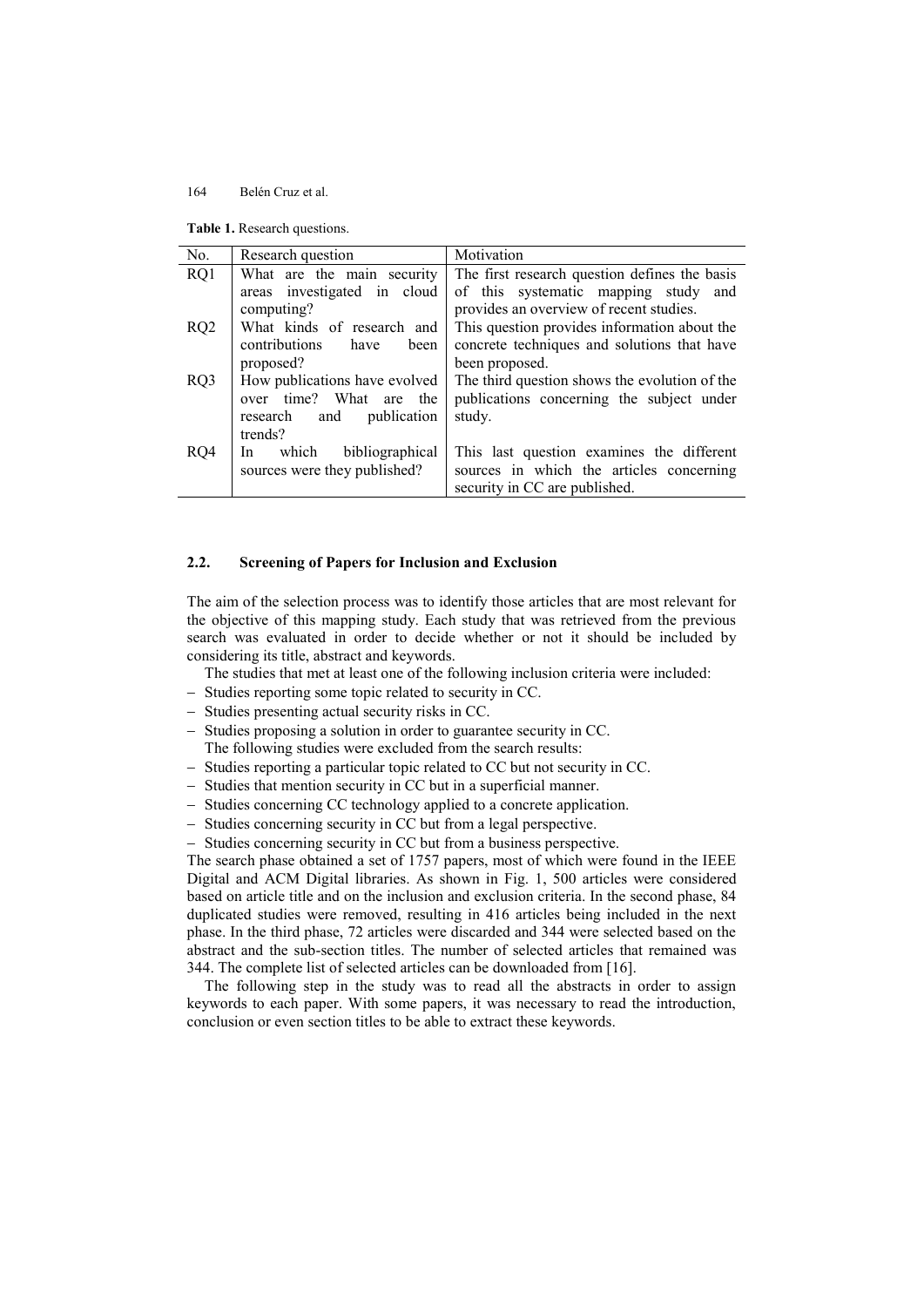#### IEEEXplore **ACM Digital Library Science Direct** Wiley InterScience Phase 0 1757 Search articles Phase 1 500 **Based on** articles title Phase 2 416 Duplicates articles 344 Phase 3 Based on articles abstract

**Fig. 1.** Selection process of primary studies.

## **2.3. Classification Scheme**

The classification scheme proposed in this paper was adapted from Petersen et al. [15], with the exception of the Security Goal facet that was obtained from the NIST Guidelines on Security and Privacy in Public Cloud Computing [8]. The scheme consists of three facets: security goal, research type and contribution type (see Fig. 2). Classification schemes are rated on the basis of a set of quality attributes [17]:

- Orthogonality. There are clear boundaries between categories, which makes it easy to classify.
- Defined based on existing literature. The taxonomy/classification is created on the basis of an exhaustive analysis of existing literature in the field.
- Based on the terminology used in literature. The taxonomy uses terms that are used in existing literature.
- Complete. No categories are missing, thus allowing existing articles to be classified.
- Accepted. The community accepts and knows the classification/taxonomy.

## Security in Cloud Computing: a Mapping Study 165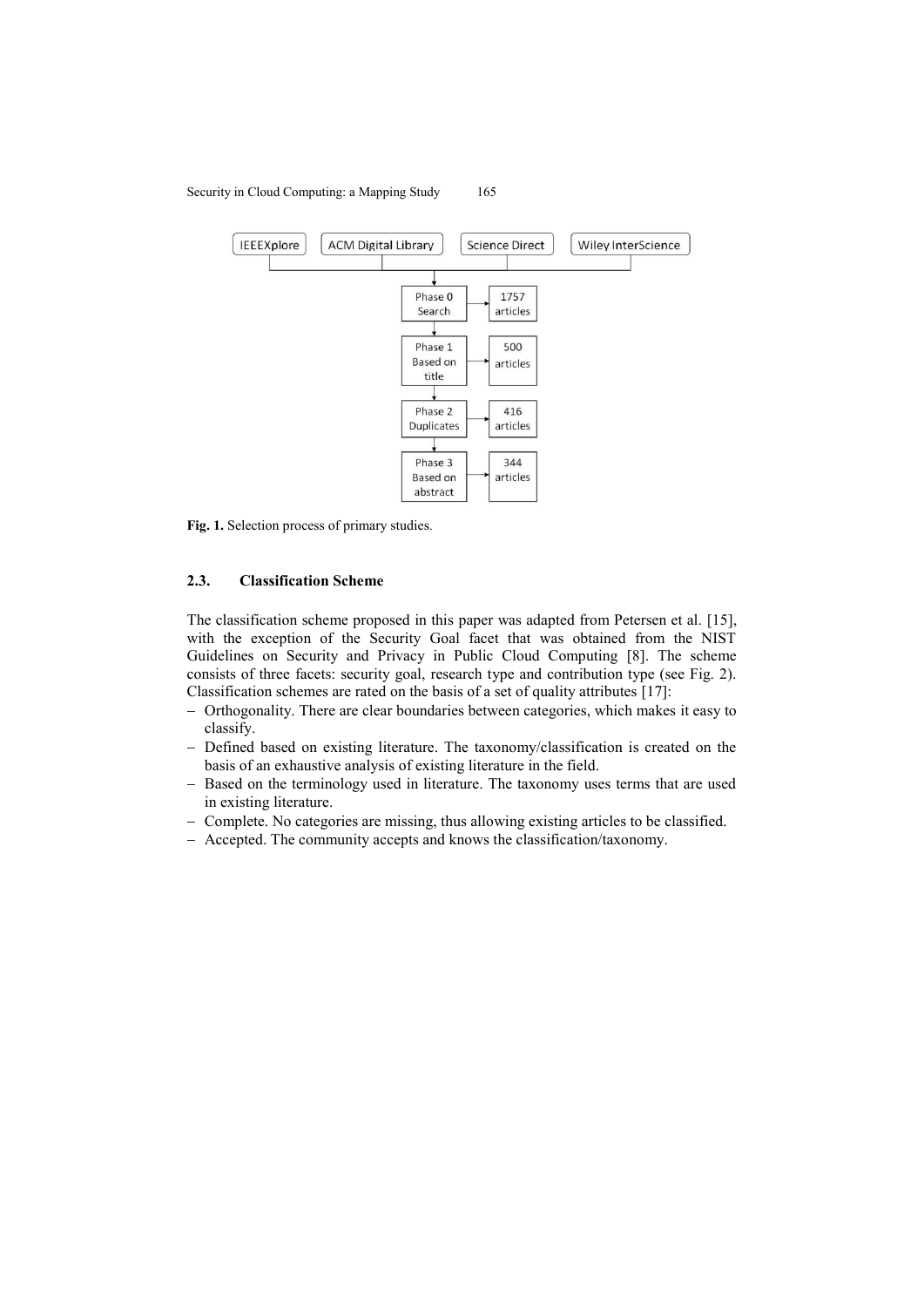

**Fig. 2.** Facets.

### **Security goal**

There are different approaches for classification of security aspects in cloud computing. Fernandes et al. [18] propose a taxonomy that covers eight categories: software, storage and computing, virtualization, Internet and services, network, access, trust, and compliance and legality. Gruschka and Jensen [19] present a taxonomy for attacks on cloud services. The ISO/IEC DIS 27017 [20] is a standard in progress, which is being specifically tailored to cloud services and defines guidelines to support the interpretation and implementation of cloud-specific information security controls supplementing the guidance in ISO/IEC 27002. The ISO 27799, an implementation of ISO/IEC 27002 in health informatics [21] [22], has been already used in secondary studies [23] [24]. The Security goal facet used in this article is based on the NIST Guidelines on Security and Privacy in Public Cloud Computing [8], which is a publication accepted by the community in the field. This facet includes six categories based on different key security and privacy issues identified by NIST (see Table 2).

The 4.2 section of the guidelines is about compliance. Compliance is the company responsibility to operate in agreement with established laws, regulations, standards and specifications, so as it was mentioned in the exclusion criteria, compliance is out of this study bounds. Section 4.4 about the architecture is really distributed among the rest of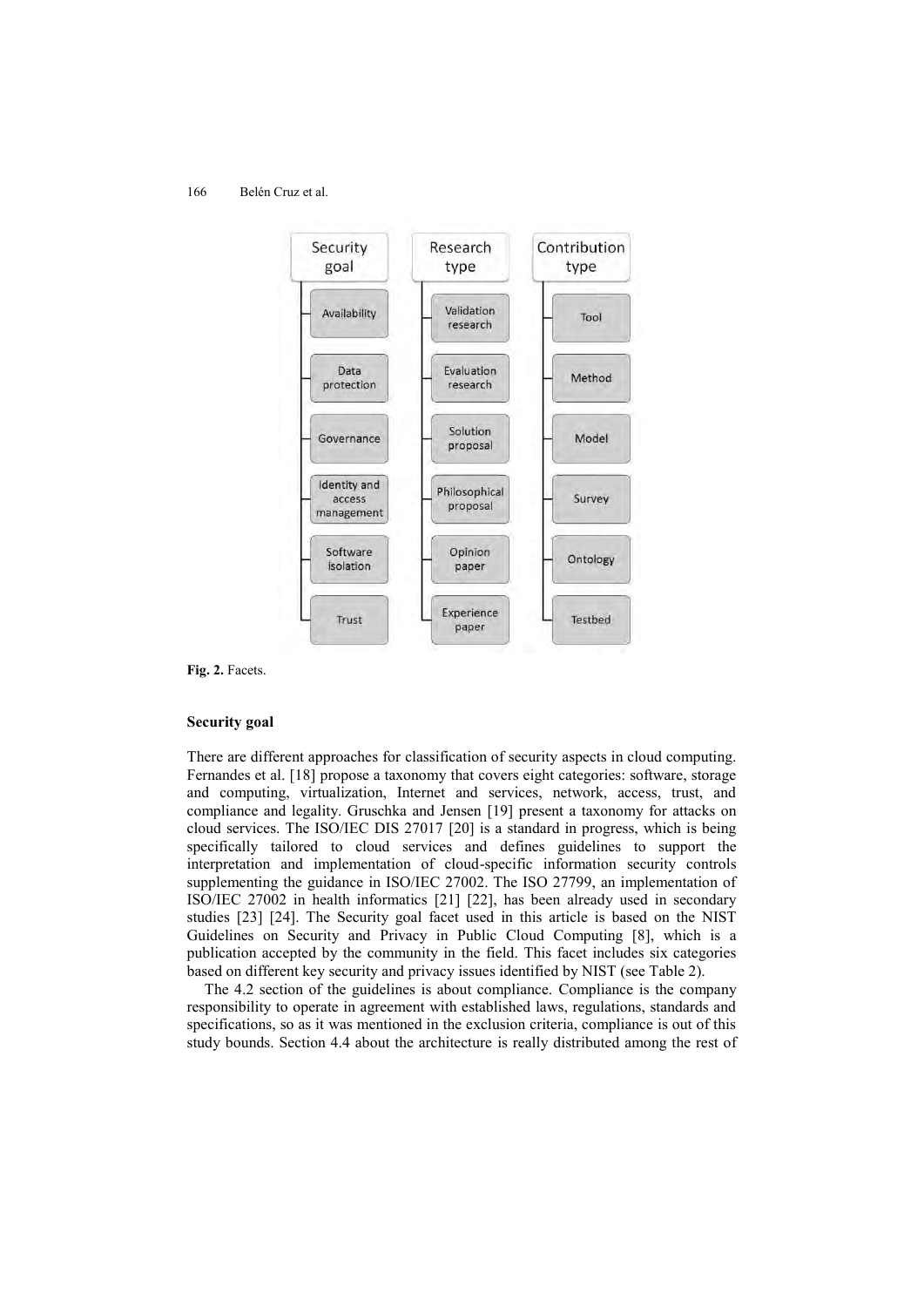the categories; due to the proposed architectures can have the objective of protecting data, ensuring the availability or keeping the software isolation.

- Governance. Governance implies control and oversight by the organization over policies, procedures and standards for application development and information technology service acquisition, as well as the design, implementation, testing, use and monitoring of deployed or engaged services [8].
- Trust. Trust in the cloud can be viewed as the customers' level of confidence in using the cloud. Confidence can be increased by mitigating technical and psychological barriers to using cloud services [25].
- Identity and access management. This category includes the identity proofing and authentication aspects, and the prevention of unauthorized access to information resources in the cloud [8]. Access control systems provide identification and authentication services (who can log on), authorization (what a subject can do) and accountability (what a subject did) [6].
- Software isolation. High degrees of multi-tenancy over large numbers of platforms are needed for CC to achieve the envisioned flexibility of on-demand provisioning of reliable services and the cost benefits and efficiencies due to economies of scale. Multi-tenancy in IaaS (Infrastructure as a Service) CC environments is typically done by multiplexing the execution of virtual machines from potentially different consumers on the same physical server [8]. Virtualization is the simulation of the software and/or hardware upon which other software runs. This simulated environment is called a virtual machine (VM) [26].
- Data protection. Data stored in the cloud usually resides in a shared environment with data from other customers. Organizations moving sensitive data into the cloud must account for the means by which access to the data is controlled and is kept secure [8]. Papers which describe measures to ensure data protection and data security, in particular data confidentiality and integrity are classified in this category.
- Availability. This category refers to the availability of information resources and may be affected by technical issues, natural phenomena or human causes. The dynamic provisioning of a cloud simplifies the work of an attacker to cause a denial of service. Papers that describe investigations concerning availability in CC are mainly solutions with which to avoid denial-of-service attacks [6] [27].

The security categories are not mutually exclusive so that one paper can discuss both availability and data protection issues. The keywords used to classify the papers into these categories are listed in Table 3.

**Table 2.** Association between categories, NIST Guidelines on Security and Privacy in Public Cloud Computing and security elements

| Category/Guidelines section        | Security element           |
|------------------------------------|----------------------------|
| 4.1 Governance                     | Audit                      |
| 4.3 Trust                          | Audit                      |
| 4.5 Identity and Access Management | Access control             |
| 4.6 Software isolation             | Integrity, Confidentiality |
| 4.7 Data Protection                | Integrity, Confidentiality |
| 4.8 Availability                   | Availability               |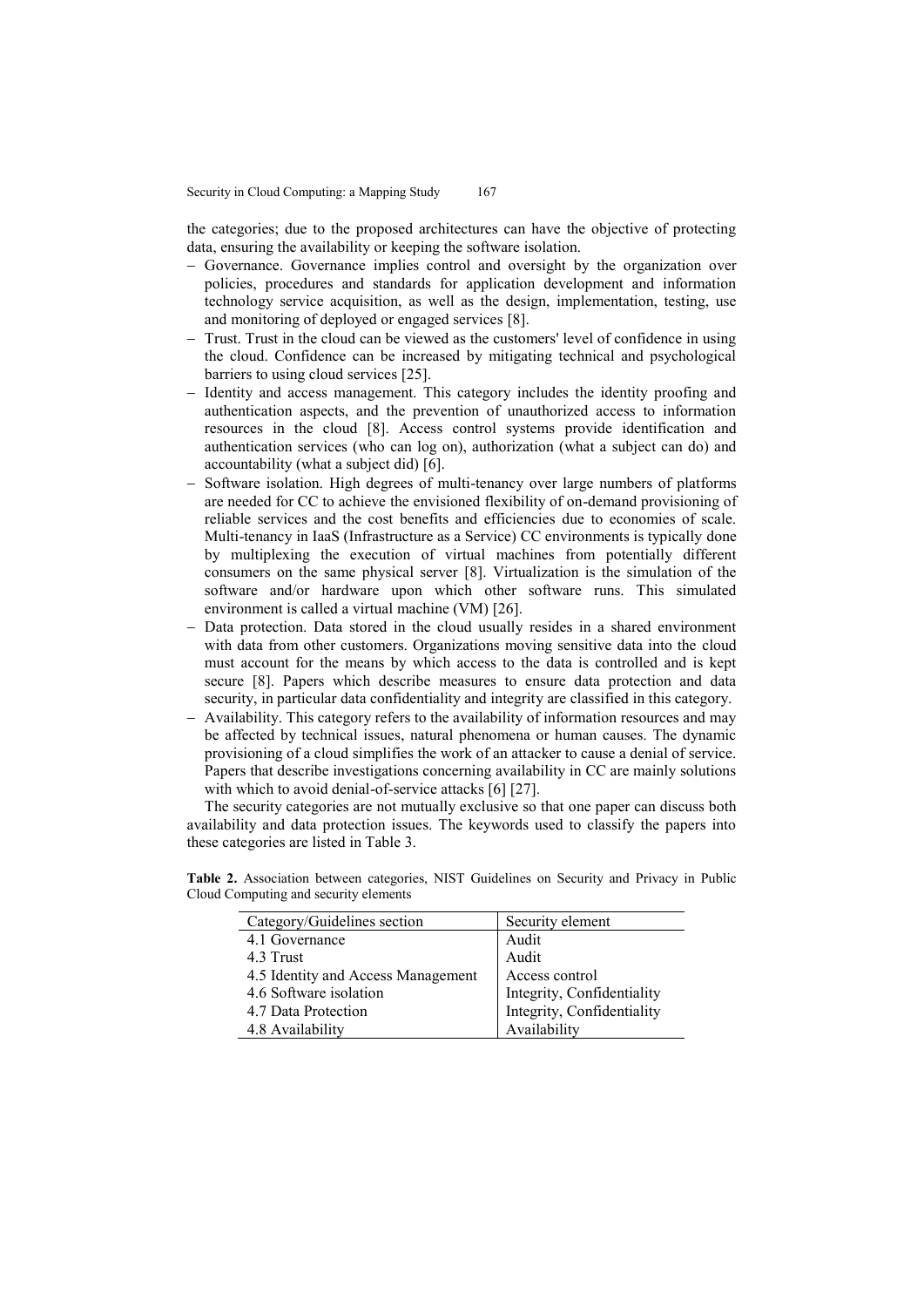| <b>Table 5.</b> Neywords for security goal |  |  |
|--------------------------------------------|--|--|
|                                            |  |  |

**Table 3.** Keywords for security goal

| Security Goal       | Keywords                                                             |  |  |  |
|---------------------|----------------------------------------------------------------------|--|--|--|
| Availability        | denial of service, intrusion, attack, malware, detection,            |  |  |  |
|                     | infrastructure                                                       |  |  |  |
| Data protection     | data protection, integrity, confidentiality, privacy, encryption     |  |  |  |
| Governance          | governance, policies, procedure, standard, requirement, rule         |  |  |  |
| Identity and access | identity, access, privilege, authentication, key, cryptography,      |  |  |  |
| management          | certificate                                                          |  |  |  |
| Software isolation  | software isolation, multi-tenancy, virtualization, virtual machine   |  |  |  |
|                     | (VM), hypervisor, environment                                        |  |  |  |
| Trust               | trust, risk management, transparency, credibility, reliability, data |  |  |  |
|                     | location, monitor                                                    |  |  |  |

### **Research type**

The research type facet is based on the schema proposed by Wieringa et al. [28]. This facet has six categories. The keywords used to classify the papers into these categories are listed in Table 4.

**Table 4.** Keywords for research type

| Research type       | Keywords                                                            |  |  |  |
|---------------------|---------------------------------------------------------------------|--|--|--|
| Validation research | test, result, simulation, emulator, analysis, experiment, prototype |  |  |  |
| Evaluation research | evaluation, implementation, result, platform, case study,           |  |  |  |
|                     | production                                                          |  |  |  |
| Solution proposal   | solution, proposal                                                  |  |  |  |
| Philosophical paper | philosophical paper                                                 |  |  |  |
| Opinion paper       | discuss, survey, suggests                                           |  |  |  |
| Experience paper    | experimental                                                        |  |  |  |

- Validation research. A validation research has not been implemented in practice and focuses on the validation of the solution in the lab or in CC simulation scenarios. Validation studies should include discussions concerning limitations. A CC validation research states hypotheses, uses summary statistics and describes the main components of an experimental setup.
- Evaluation research. Evaluation research has been implemented in practice and shows the solution implementation and what the consequences of the implementation in a CC environment are in terms of benefits and drawbacks. Evaluation research can be excluded if no industrial cooperation or real world project is mentioned.
- Solution proposal. A solution proposal is a new technique or a significant extension to an existing one. Its benefits are exemplified or argued, but there is no complete validation in a CC environment.
- Philosophical proposal. This proposal shows a point of view as regards the subject without the preciseness of a solution proposal. These papers sketch a new way of looking at existing things by structuring the field in the form of a taxonomy or conceptual framework.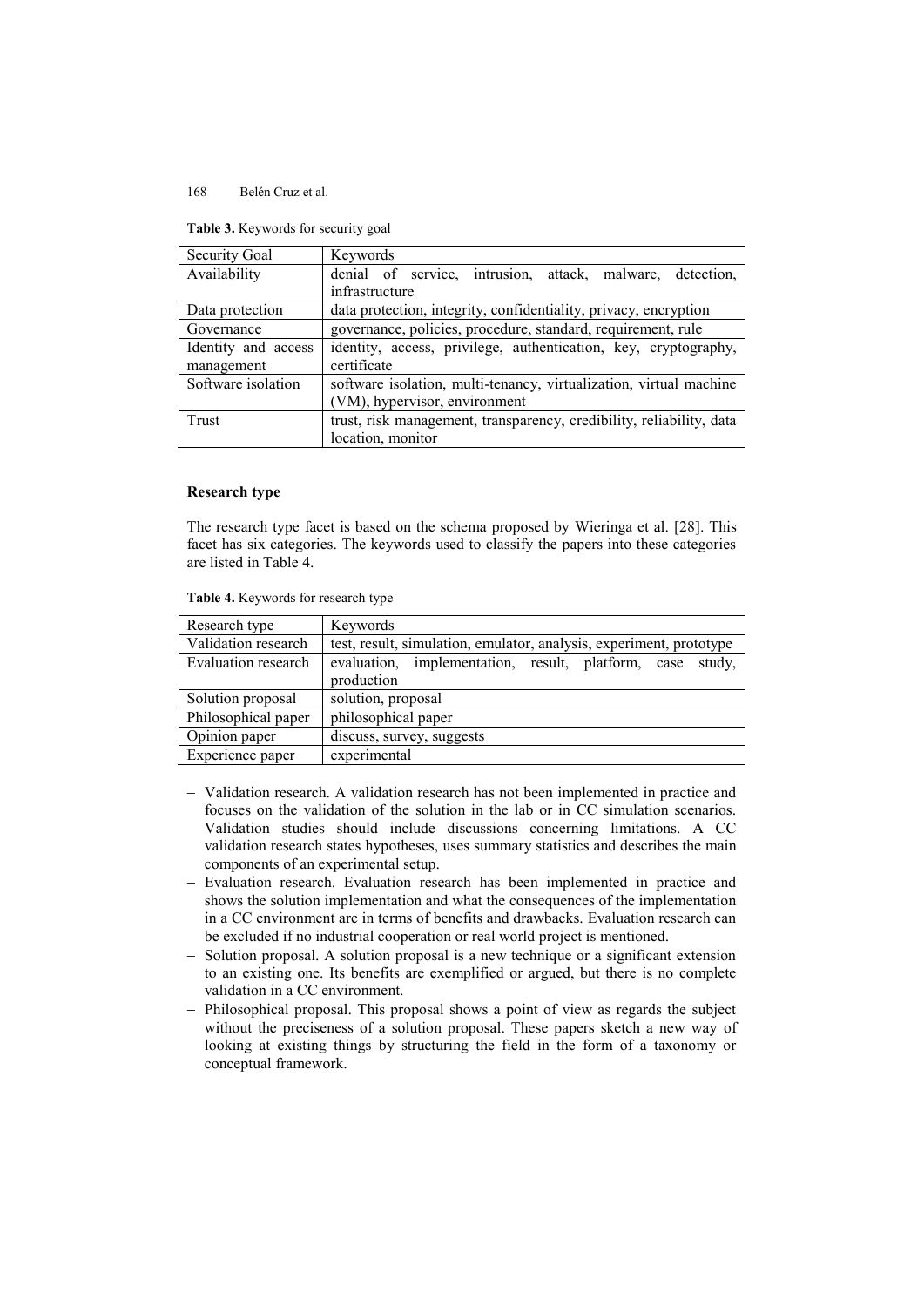Security in Cloud Computing: a Mapping Study 169

- Opinion paper. An opinion paper reports the author's opinion of what is good or bad. In this study, opinion papers are those in which the author carries out a theoretical study or proposes CC security recommendations.
- Experience paper. An experience paper reports on personal experiences from a real life CC project. Research methodology is not included.

### **Contribution type**

These categories are extracted from Petersen's article [15]. They have been slightly adapted to CC security through, for example, the creation of the ontology category. An ontology represents the vocabulary of a domain, therefore, for a recent discipline as CC, it should be common to create ontologies to clarify the structure of knowledge [29]. The keywords used to classify the papers into these categories are listed in Table 5.

- Tool. Papers proposing a tool related to CC. A privacy manager or a decision support tool, are some examples of this.
- Method. Papers describing a new method. Encryption methods, secure protocols (such as non-repudiation protocols) or communication protocols were identified as methods.
- Model. Papers proposing models such as system architectures or CC frameworks (in the sense of an architecture framework, not a software framework).
- Survey. Papers exposing risks and vulnerabilities in CC, but in which no solution is proposed.
- Ontology. Papers proposing an ontology to identify and discuss the information that will be exchanged in order to preserve security in CC.
- Testbed. Papers proposing a testbed that enables researchers to study different aspects of CC.

| Contribution type | Keywords                                                       |
|-------------------|----------------------------------------------------------------|
| Tool              | tool, demo, implementation, manager, execution                 |
| Method            | method, mechanism, technique, protocol, algorithm              |
| Model             | model, framework, architecture, implementation, system, scheme |
| Survey            | survey, categorizes, recommendation, best practices            |
| Ontology          | ontology, property, connection                                 |
| Testbed           | testbed, evaluate, debug                                       |

**Table 5.** Keywords for contribution type

## **3. Results**

Each article was classified into the categories of each facet in order to answer the four research questions. The results of the systematic mapping study are presented as follows.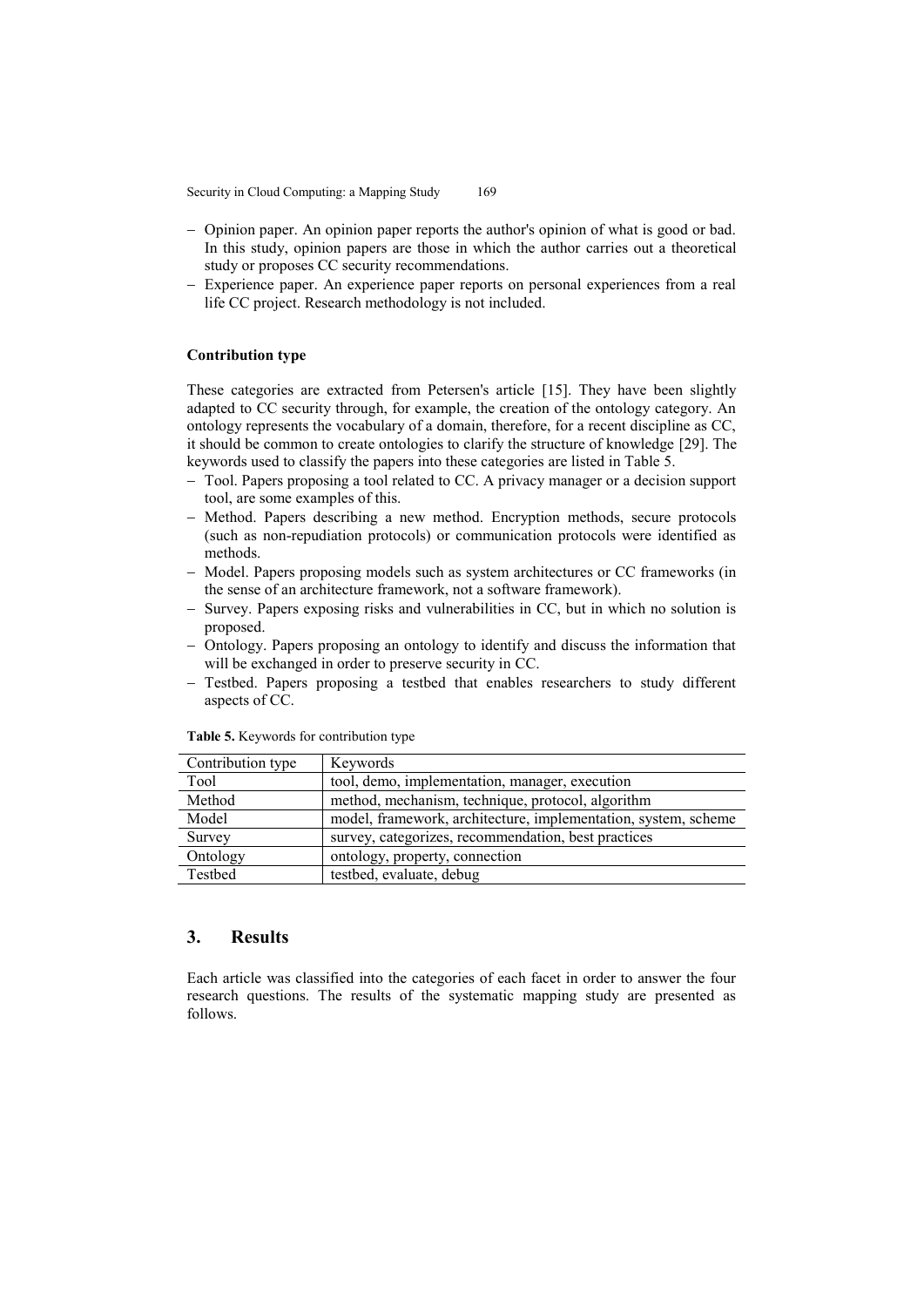### **3.1. RQ1: What are the main security areas investigated in cloud computing?**

In order to be able to answer this question, the security goal facet was created. Its results are shown in Table 6. Most of the papers deal with data protection (30.29%), followed by identity management (20.14%), software isolation and availability with very similar percentages (16.70% and 16.00%), trust (13.60%) and the least studied topic is that of governance (3.27%).

199 of 344 papers (57.85%) discuss about just one topic at a time and just the NIST guidelines include all the security issues [8]. Those 199 papers keep similar percentages for the different categories so that they imply the major contribution to the global ranking: 75 are about data protection, 44 about identity management, 28 about software isolation, 28 about availability, 18 about trust and 6 about governance.

Data protection is related to privacy, integrity and confidentiality topics. To achieve data protection authors address privacy managers, encryption schemes (34 papers), audit practices (16 papers), noise generation strategies (5 papers) or storage methodologies (4 papers). For example, Cachin et al. surveyed some cryptographic tools and concluded that these kinds of solutions are academic and should be evaluated in practice [30]. With regard to noise generation strategies, Zhang et al. [31] propose a strategy based on historical probability as a means to reduce the number of noise requests. One example of the use of storage methodology to maintain data secure is that described by Subashini et al., which consists of a fragmentation technique based on the sensitivity and value of the data [32].

Identity management is covered in its most by access control architectures, even so, alternative issues can be found such as watermarking methods, authentication frameworks or encryption schemes. Software isolation is done by virtualization techniques. Availability involves intrusion and DoS (Denial-of-Service) attack detection systems and audit practices, such as [33] et al. that offer a solution to detect the source of a DoS attack and filter the attack traffic.

| Security goal                  | Number<br>of<br>papers | Percentage |
|--------------------------------|------------------------|------------|
| Data protection                | 176                    | 30.29%     |
| Identity and access management | 117                    | 20.14%     |
| Software isolation             | 97                     | 16.70%     |
| Availability                   | 93                     | 16.00%     |
| Trust                          | 79                     | 13.60%     |
| Governance                     | 19                     | $3.27\%$   |

**Table 6.** Number of papers by security goal

## **3.2. RQ2: What kinds of research and contributions have been proposed?**

Upon examining the contribution type facet results in Table 7 it was discovered that most of the solutions are model proposals, that is, secure architectures for CC systems. Some examples are presented to illustrate the utility of these architectures. Zhang et al. [34] who present an information risk management framework in order to better understand critical areas of focus in a CC environment. This framework also helps as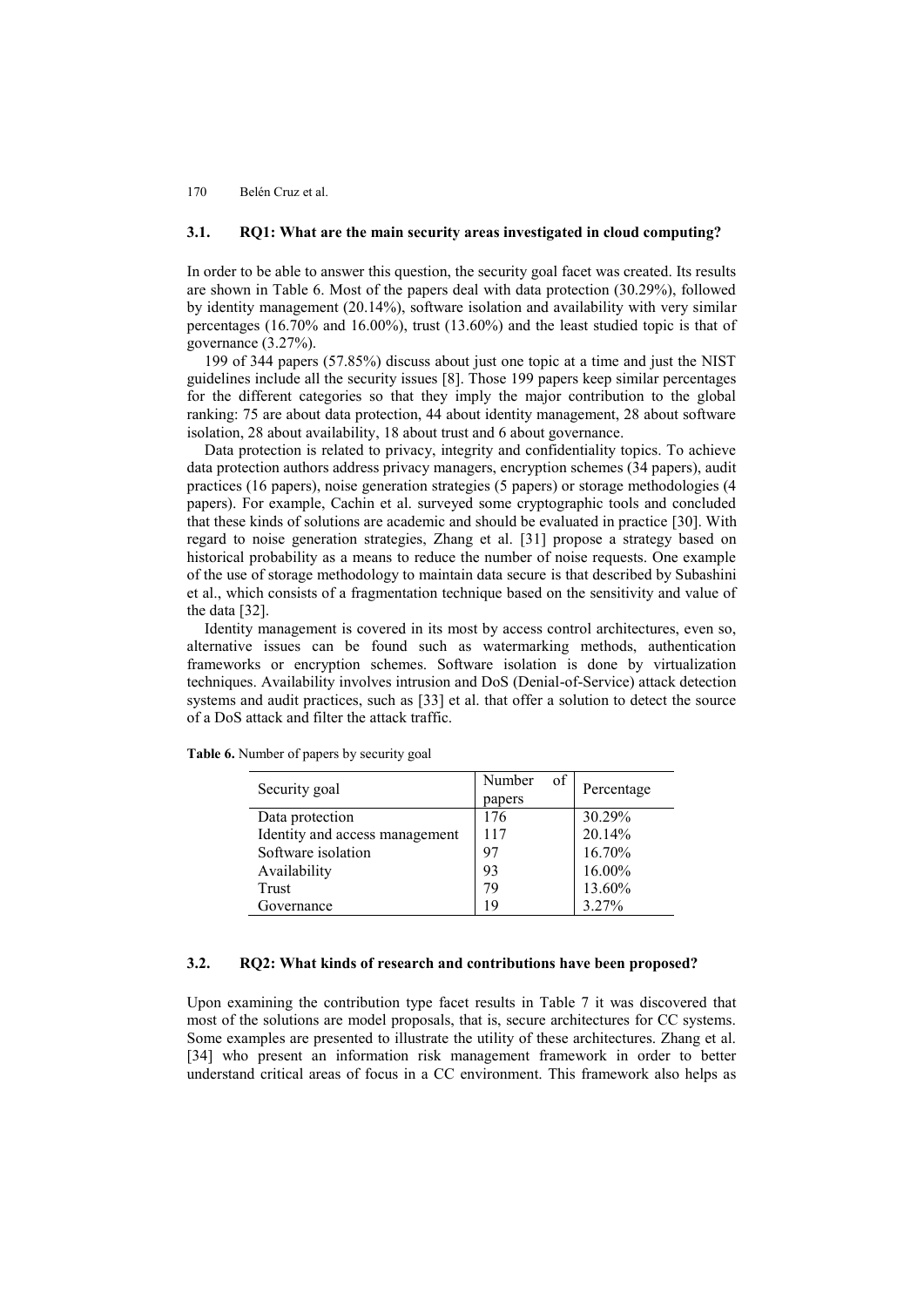regards identifying threats and vulnerabilities. Lin and Squicciarini [35] propose a new data protection framework that addresses challenges during the life cycle of a CC service. This framework consists of three key components: policy ranking, policy integration and policy enforcement. With regard to dataflow processing, Juan Du et al. present ROSIA, a robust service integrity attestation system whose purpose is to process stateful dataflow applications in CC [36]. There is also a framework proposal for mobile environments. Jarabek et al. [37] develop a cloud-based anti-malware system for Android. Performance and data consumption of this system is then evaluated using 50 Android applications downloaded from Google Play market.

**Table 7.** Number of papers by contribution type

| Contribution type | Number of papers | Percentage |
|-------------------|------------------|------------|
| Model             | 143              | 41.57%     |
| Method            | 96               | 27.91%     |
| Survey            | 92               | 26.74%     |
| Tool              |                  | 2.03%      |
| Ontology          |                  | 1.45%      |
| Testbed           |                  | 3 27%      |

96 out of 344 papers propose methods (27.91%). The methods are secure communication protocols, cryptographic algorithms with which to encrypt data and measures to detect problems in system integrity or to measure the trustiness of the cloud resources. Some representative papers selected to show the goal of these methods are Kwon et al. and Wang et al.; Kwon et al. [38] propose measures to detect anomalies or abnormal activities. Wang et al. [39] propose a method to efficiently share confidential data on cloud servers by combining the hierarchical identity-based encryption system and the ciphertext-policy attribute-based encryption system. Zhang et al. [40] propose an integrity verification scheme that allows a third party auditor to verify the integrity of multiple stored replicas.

Around 26.70% of the papers are surveys. These papers are theory studies in which the actual situation of CC is explained. Some also make recommendations, such as Dahbur et al. [9] who make the necessary hints that can help promote the benefits of and mitigate the risks associated with CC. Hay et al. [41] suggest some future directions for security research and development to help advance the security posture of this technology.

| Research type       | Number of papers | Percentage |
|---------------------|------------------|------------|
| Solution proposal   | 134              | 38.95%     |
| Validation research | 107              | 31.10%     |
| Opinion paper       | 83               | 24.13%     |
| Evaluation research | 13               | 3.78%      |
| Philosophical paper | 6                | 1.75%      |
| Experience paper    |                  | 0.29%      |
|                     |                  |            |

**Table 8.** Number of papers by research type

Only 7 papers propose a tool (2.03%). One of the first tools published was a clientbased privacy manager that helps reduce the risk of data leakage or loss of privacy, and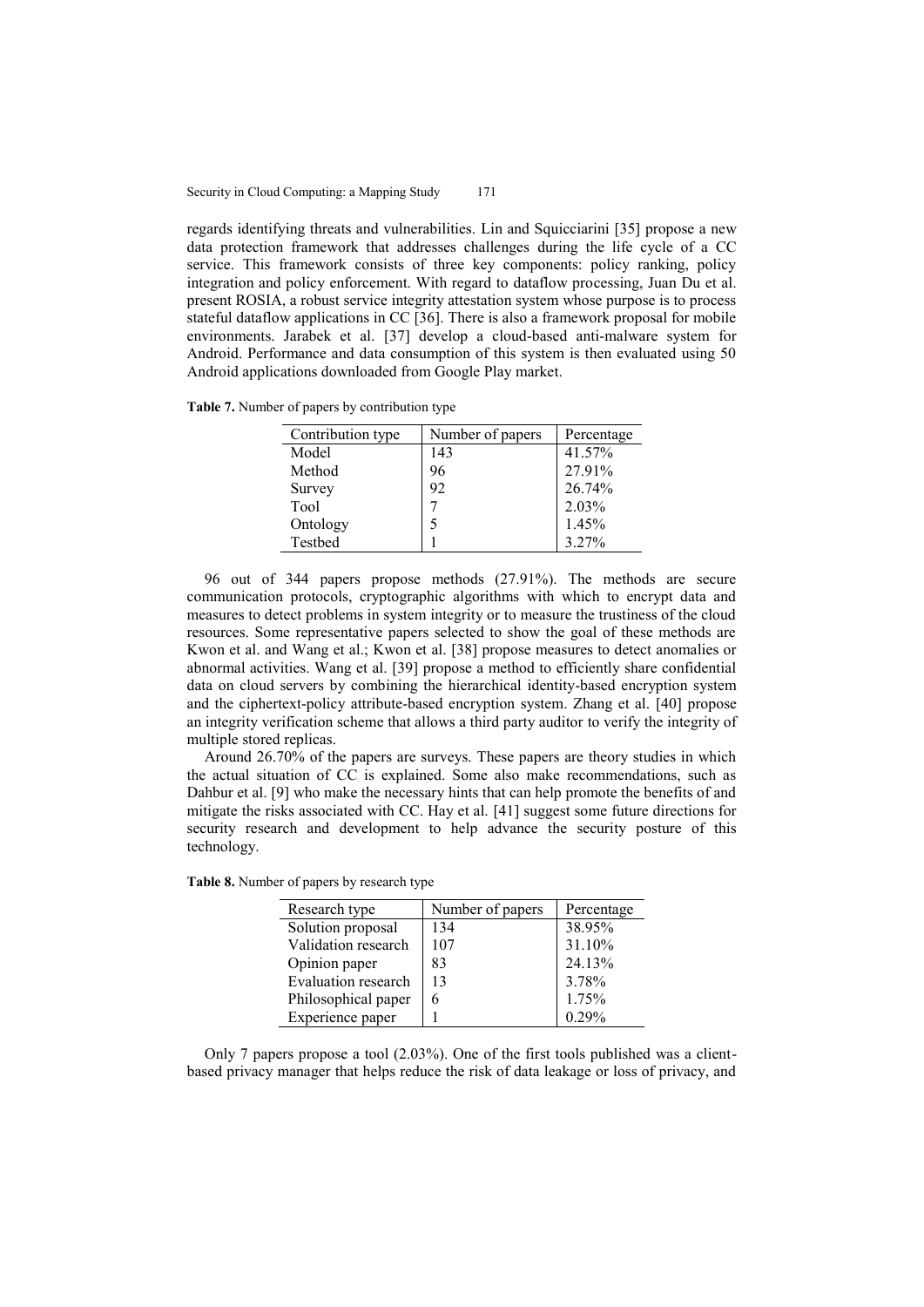provides additional privacy-related benefits by reducing the amount of sensitive information sent to the cloud [42]. D. Tancock et al. [43] propose the Privacy Impact Assessment (PIA) decision support tool that can be integrated within a CC environment. There are another 5 papers that create an ontology or taxonomy, and a further one which proposes a test bed [44].

Regarding the research type facet in Table 8, 38.95% of the papers are solution proposals, i.e., solutions that have not been evaluated in real practical scenarios. Solutions validated in experiments or prototypes represent around 31.10%, while evaluation research papers represent around 3.78%. In evaluation research, the solution has been implemented in practice, while the experiments validate the solution in the lab or in simulation scenarios. Of 13 evaluation papers, only 4 are case studies. To better understand the contribution of the papers located in these categories, some representative examples are provided. Balduzzi et al. conduct the evaluation of a real system [45], in which the security problems of public images that are available on the Amazon EC2 service are investigated. Lo et al. [46] propose a framework of cooperative intrusion detection system (IDS) to reduce the impact of denial-of-service (DoS) attack or distributed denial-of-service (DDoS) in a CC environment. The authors validate the proposed system with experimental results that indicate that the framework could resist DoS attack. Dhage et al. [47] propose an architecture capable of detecting intrusions in a distributed CC environment and safeguarding it from possible security breaches, but no validation results are mentioned.



**Fig. 3.** Number of papers by contribution and security facets.

Opinion papers represent around 24.13% (83 papers). These papers are reviews of security that provide personal recommendations. They are closely related to surveys from the contribution type facet. The remaining 1.75% of the studies belongs to philosophical papers. Only one experience paper has been found [48]. In this paper, Oza et al. identify and marry a range of issues related to user experience and security.

Some additional graphics have been created to allow the relations between the facets to be observed. The goal security facet is compared in Fig. 3 and Fig. 4. Most of the papers belong to the data protection category and most of them are solution proposals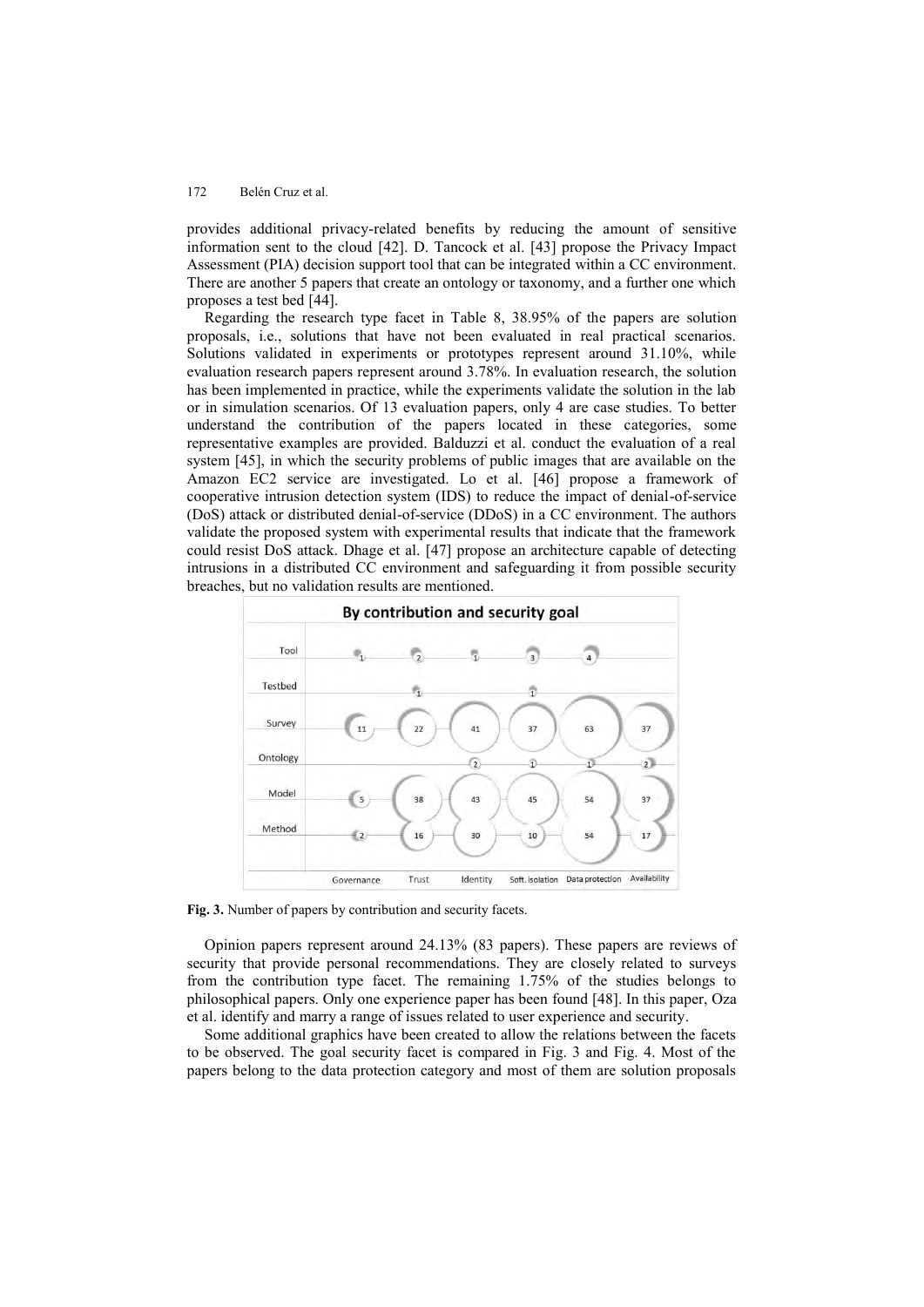and opinion papers, respectively. Fig. 5 represents the contribution type and investigation type facets.



**Fig. 4.** Number of papers by research and security facets.



**Fig. 5.** Number of papers by research and contribution facets.

## **3.3. RQ3: How have publications changed over time?**

Four different years could be identified, 2009, 2010, 2011 and 2012. More than 40% (139 articles) of the articles was published in 2012. Fig. 6 and Fig. 7 show the distribution of the papers by year. The evolution of publications by research type (see Fig. 7) is the same as the general evolution (see Fig. 6), the number of papers gets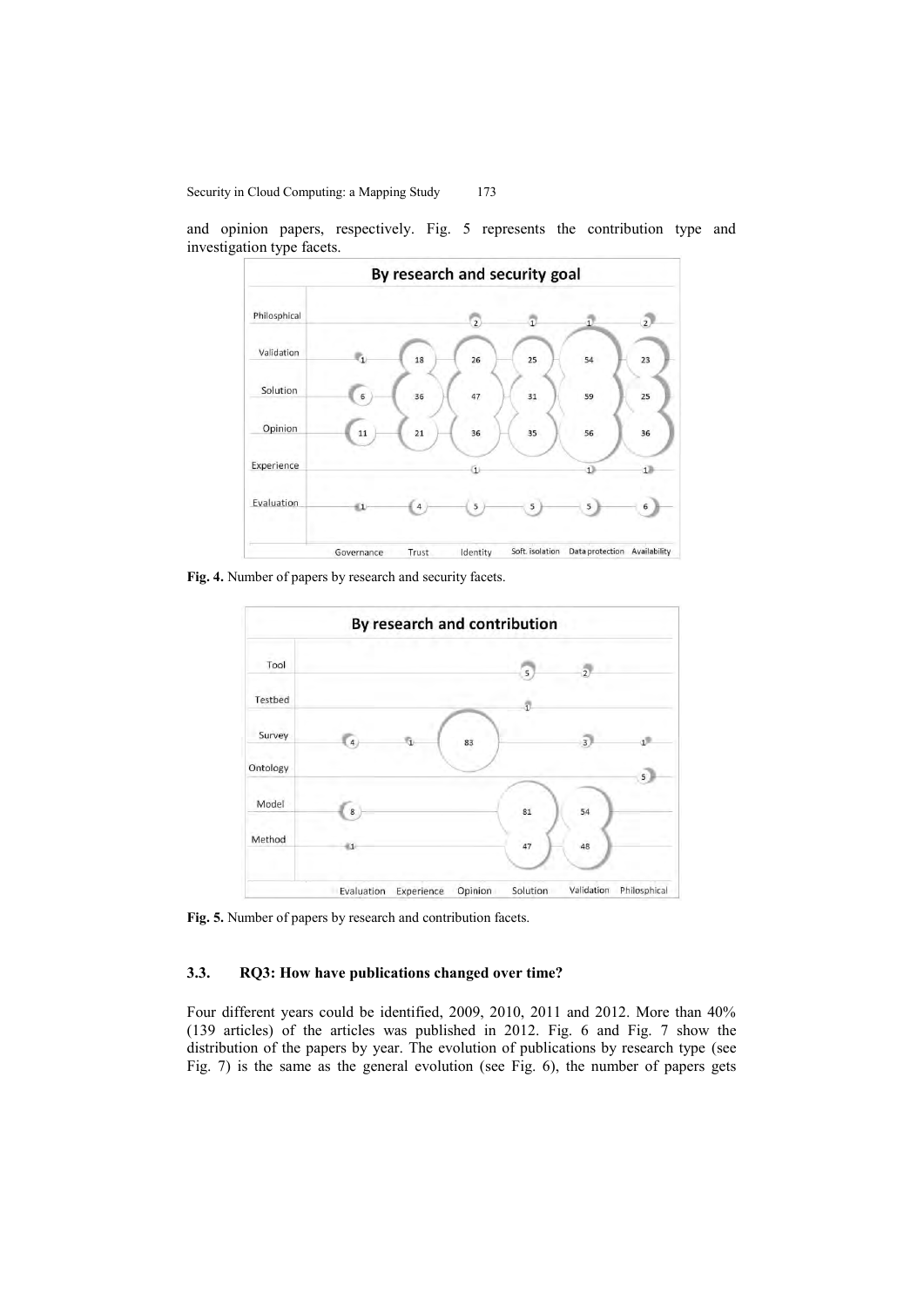bigger and bigger, doubling each year. This fact is observed in almost every single category: validation research, solution proposals, philosophical papers, opinion papers and evaluation research.



**Fig. 6.** Number of papers by year.

### **3.4. RQ4: In which sources were they published?**

This question is answered by extracting the conference or the journal in which the papers were published. The Journal Citation Report (JCR) has been used to evaluate the recognition and stability of a journal with a systematic and objective system. JCR is an evaluation mechanism based on statistic information from reference data. The Computing Research and Education (CORE) system has been used to evaluate conferences. This is a Computing Research and Education Association of Australasia ranking mechanism.

More than 73.26% of the articles (252 articles) were presented at conferences and 23.84% of them were published in journals. The remaining articles were not published in either conferences or journals, but rather in books. Note the variety of different publishing sources: 132 conferences and 40 journals were identified.

In the journal ranking, the top one is IEEE Security and Privacy together with Future Generation Computer Systems: 9 papers. The next, with 6 papers, is the Journal of Computer Law and Security Review, but most of the remaining journals have just one or two selected papers. In the conference ranking, the top one is CLOUDCOM with 26 papers. CCSW is in second position with 11 papers; and DASC is in third position with 9 papers.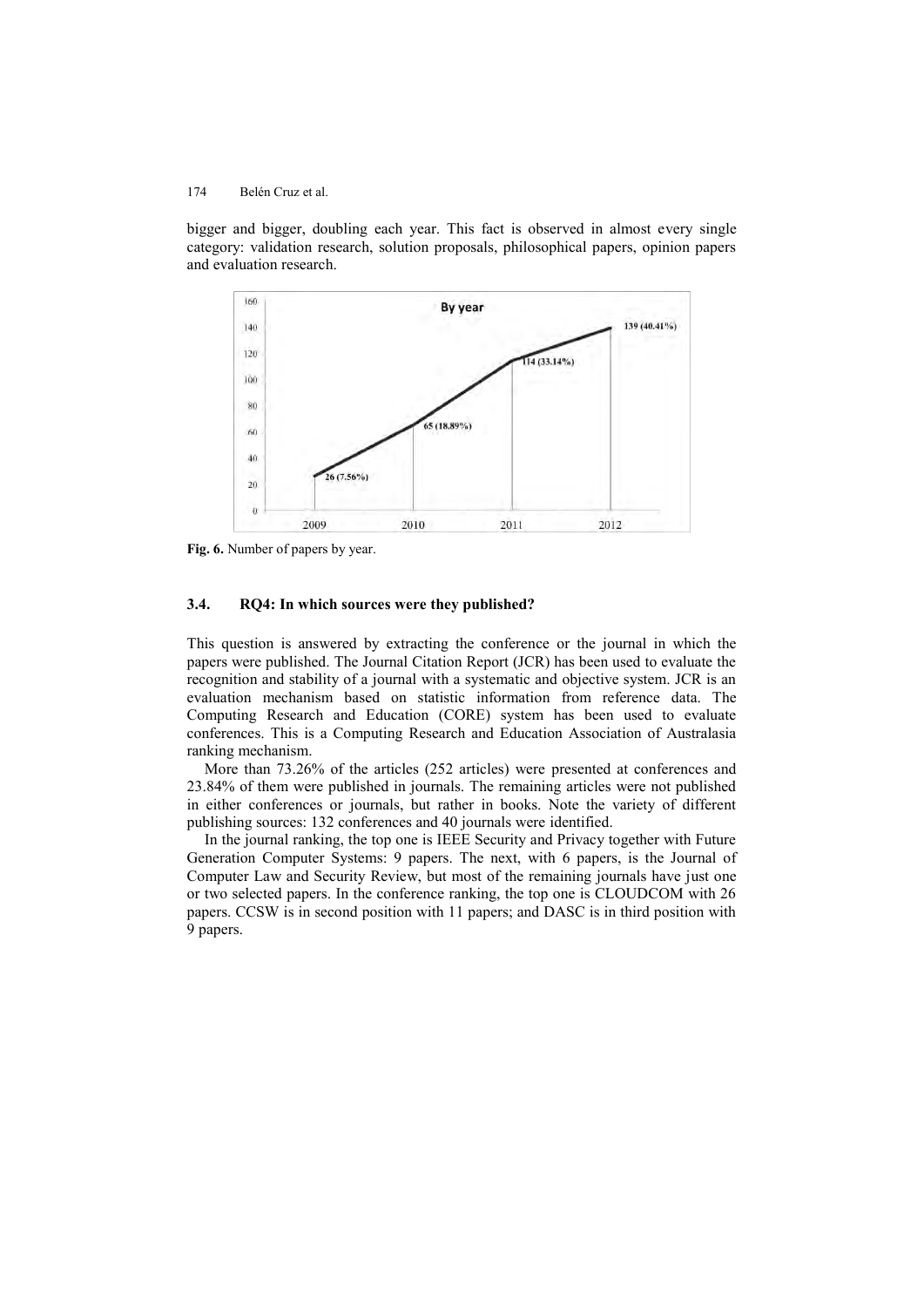

#### Security in Cloud Computing: a Mapping Study 175

**Fig.7.** Number of papers by year and research type.

## **4. Discussion**

The current situation of security in CC has been analyzed by examining the research and new advances published. Based on the results of this systematic mapping study, the first finding is that CC is a recent discipline since the papers found were only published in 2009, 2010, 2011 and 2012. Moreover the fact that not many papers report on tools or solutions evaluated in real scenarios (2.03% and 3.78%) also demonstrates this statement. Validations (31.10%) by way of experiments are more frequent than evaluations (3.78%) that involve case studies or implementations, but the most common research type consists of solution proposals, which only provide the scenario and direction of the solution. Case studies represent only 1.16% of papers. This situation is particularly critical for security in CC [49] [50] since conducting and examining realworld case studies allows best practices for CC to be learnt and established [51]. These results coincide with those of authors who describe CC as a new technology [52]. CC has gained increased attention during the past three years, and would appear to be a promising area for further research [\[10\]](#page-18-0).

Each year the number of papers increases but the growth rate is lower (Fig. 6). The number of papers published in 2009 increased by 150% in 2010, by 75% from 2010 to 2011 and by 22% from 2011 to 2012.

We performed a regression analysis on this data and found there is a strong positive correlation between year and the number of publications. In order to predict the trend of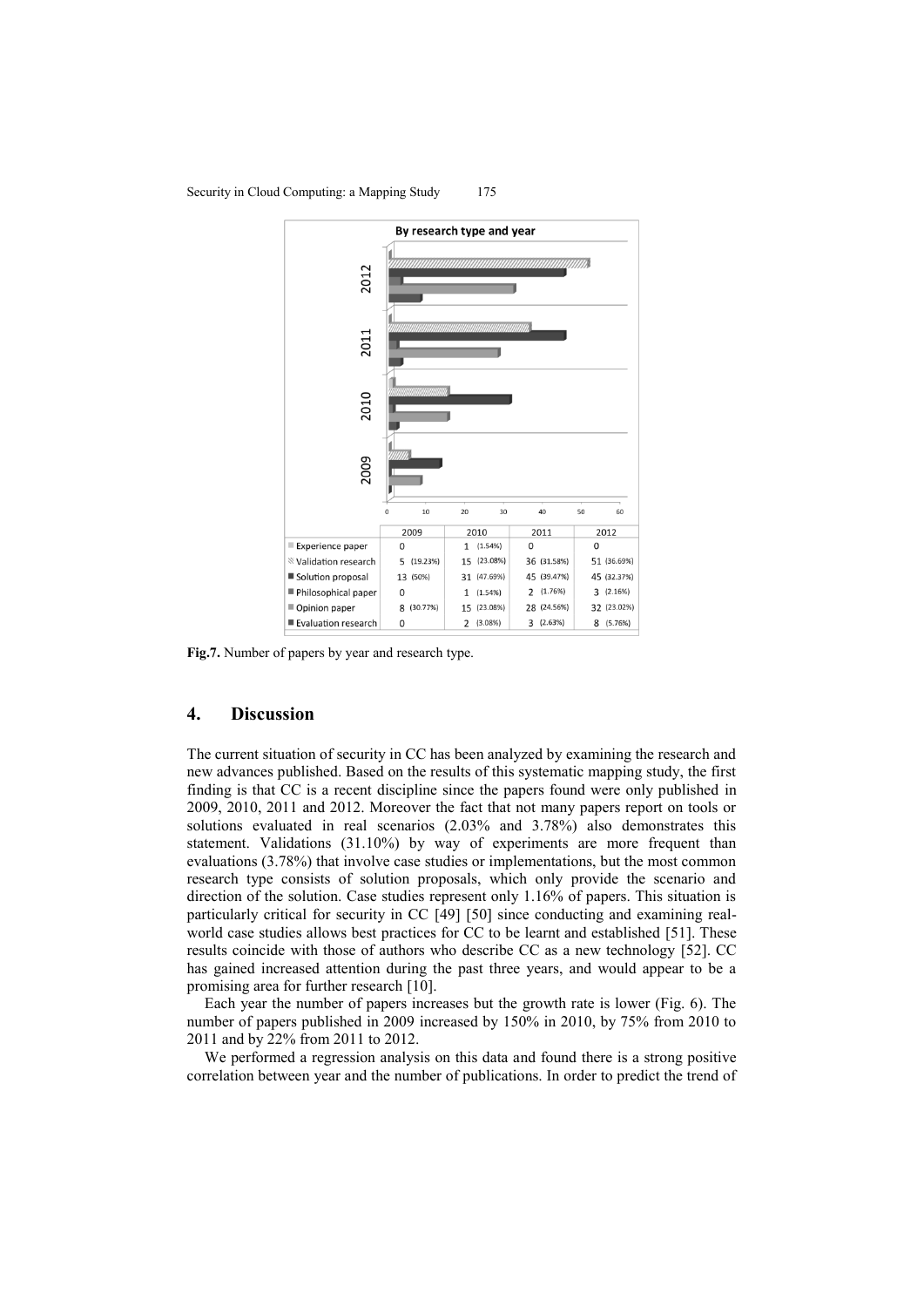publications in the future, we have tried to determine a trend line for this data using several common regression models: Linear, Logarithmic, Polynomial, Power, Exponential and Moving average. The quadratic model is the best-fit line we found, which achieves a coefficient of determination of  $R^2 = 0.9924$ . To put the CC growth trend into a wider context, according to DBLP (Trier Universität, 2012), the general growth in computer science is exponential. Fitting an exponential model to our data, a coefficient of  $R^2 = 0.9238$  is obtained.

Upon extracting the evolution of the research type over the years, some interesting information can be found (Fig. 10). The proportion of papers that only propose solutions has decreased: 50% (2009), 47.69% (2010), 39.47% (2011) and 32.37% (2012). Instead, validation research papers have increased over the years: 19.23% (2009), 23.08% (2010), 31.58% (2011) and 36.69% (2012). This provides some evidence to suggest that the CC is starting to move from foundational theory to practical validation, possibly a sign of puberty.

Of all the extracted security-related topics, data protection is that which is most frequently studied, owing to the fact that a significant barrier to the adoption of cloud services is the fear of leakage of sensitive data or loss of privacy [42]. Ponemon Institute conducted a study about security in CC in which 925 IT practitioners from US and Europe were surveyed in 2010 [54]. One of the results of this study was the rating from respondents who said they were confident that their organizations could achieve some security features. The security feature with the least confidence percentage was *Secure sensitive or confidential information at rest* (33%) which explains the great interest in studying data protection. The next security features with low confidence percentages were: *Prevent or curtail external attacks, Secure vendor relationships before sharing information assets* and *Identify and authenticate users before granting access to information assets or IT infrastructure*. This last one can be mapped to our identity and access management category, the second one in our results.

In contrast, relatively little attention (3.27% of the papers) has been paid to the governance in CC. Our finding also confirms the study performed by the Ponemon Institute, in which respondents identified governance as one of the least important technology to securing CC. In a follow-up study performed in 2012 [55] which goal was to determine what changes had occurred in the respondents answers since the first study [54], the results showed that there was no clear answer according to respondents about who should ensure the security of IaaS, so the authors suggested that it is important to improve governance by establishing responsibilities and policies that define the process of checking the CC security.

Trust is the next one with a low number of papers (13.60%), but unlike governance, trust is a key element to the real users of a CC system. The only experience paper extracted from this mapping study presents an analysis of user experience issues in CC [48]. The analysis was conducted by Nilay Oza et al. using an interview process. The 100% of the interviewees mentioned trust as one affector of their user experience. The confidence in a cloud service provider depends on factors such as the presence in social networks, friend referrals, position in search engines, language or cost of the service. These indicators are just a starting point. In fact the real service will build the confidence level of the provider. The confidence level depends on the security controls to protect the data and applications. Audits performed by third-parties may play a key role in achieving a minimum level of trust [8]. Our findings present 15 articles about audit, contributing with models, methods, surveys but just one of them is a tool. This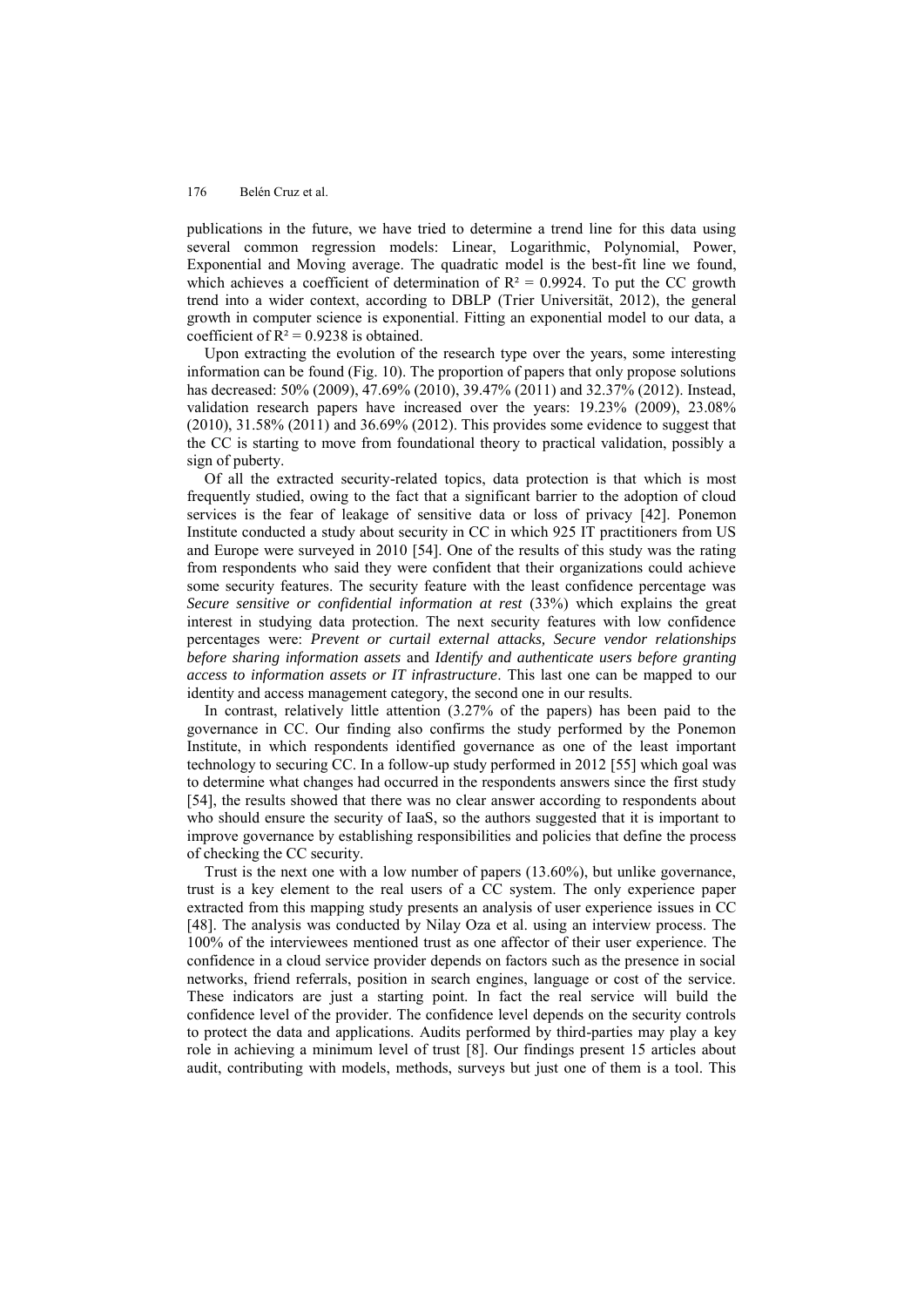demonstrates the absence of audit reporting tools and, in general, CC specific tools, as Bryan Doerr also suggests [56].

From a practitioner's point of view, the results presented in this study provide an overview of existing security approaches in CC. This technology has not yet reached great levels of expansion, which provides new opportunities for innovation. The approaches and models proposed are in their beginnings and should be applied to real systems. Around 42% of contributions are proposals for new models and only 5.59% of them are evaluated. Working with existing CC security frameworks should be considered. The NIST, which has published the Guidelines on Security and Privacy in Public Cloud Computing [8], has also defined the NIST Cloud Computing Security Reference Architecture [57]. This architecture introduces a Risk Management Framework for applications or services in the cloud. The comparative criteria proposed by Rebollo et al. [14] could be adopted in order to analyze and compare CC related frameworks. This comparative framework includes the following characteristics: *Policies and Processes Adaptation*, *Control and Audit*, and *Service Level Agreements*.

From a researcher's point of view, multiple lines of investigation emerge as a result of the few years of experience in CC. Even the term 'cloud computing' itself is still vague, with no universal definition [58]. The main line of investigation focuses on studying more specific security mechanisms, such as audit, and on evaluating the solutions and proposing stable models and methodologies which are capable of tackling the real world problems in CC. 38.95% of the papers are solution proposals that have not been evaluated in real practical scenarios, which demonstrates that CC is a recent research field. There is a need for research on evaluation, and likewise experience papers and tools (only 7 papers propose a tool, 2%).

Alternative solutions are also required, such as ontology definitions, or software test suites, both of which are unexplored fields. Ontologies are the first step to perform an analysis of the domain. Having more articles proposing ontologies will enable knowledge sharing [29] and therefore facilitate the creation of missing universal terminology of CC. In this mapping study, just one paper proposing a testbed was found, the Open Cirrus Testbed [44], but there are some other important non-published testbeds: PlanetLab [59], EmuLab [60], IBM-Google NSF CluE [61], Amazon Cloud [62], Eucalyptus Public Cloud [63], Open Cloud Testbed (OCT) [64], VINI [65] or OneLab [66]. Our study shows the lack of articles about the use of testbeds and the lack of citations to these providers. A testbed in cloud computing is a network platform available to researchers and developers for experimentation, to develop, debug and evaluate their systems [60]. Since researchers have to validate and evaluate their solution proposals, testbeds can help them with that task. Nevertheless, notice that testbeds are emulators that are not entirely representative of the Internet [67].

### **4.1. Limitations of the Study**

There is a set of threats to validity.

- Conclusion validity. Conclusion threats to validity in a mapping study are related to incorrect data extraction or missing studies [68]. One limitation of this systematic mapping study is the distortion of statistical analysis owing to the criteria used in the selection phase. The final results depend on the decisions made by the researcher who conducted the search process. This limitation was alleviated by defining the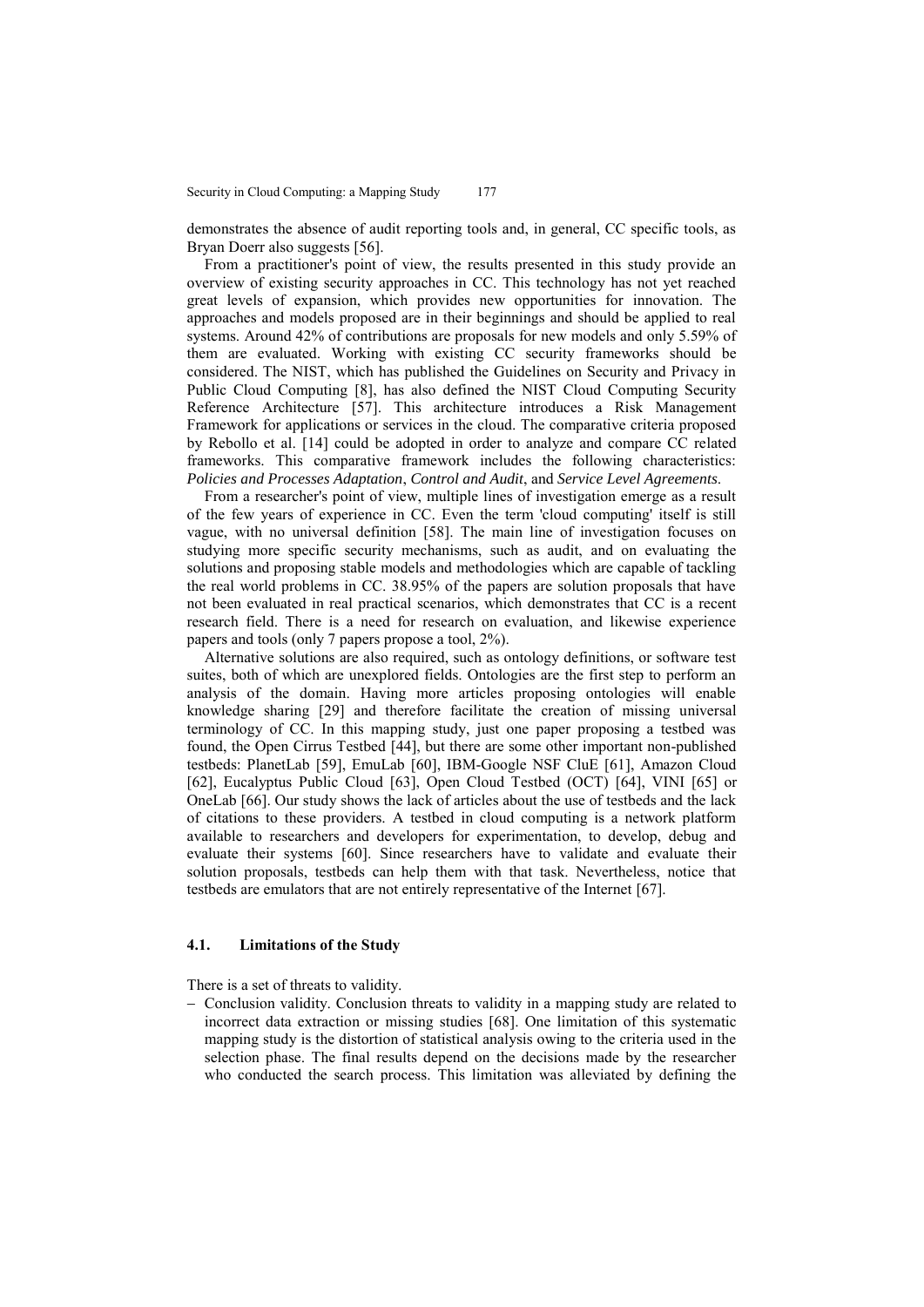inclusion and exclusion criteria in order to assemble the most extensive amount of papers conforming to the domain. In the steps of selecting and classifying, bias may affect the interpretation of the results. This limitation was alleviated by clearly describing every activity performed in these steps.

- Construct validity. Construct threats to validity in a mapping study are related to the identification of primary studies [69]. Security in CC is a wide topic and requires the consideration of more specific research questions, since the goal of systematic mapping studies is more oriented towards categorizing the papers selected. Different terms related to security (i.e privacy, vulnerability or risk) were determined in order to find a wide range of articles. However, the results found could not be complete due, either to the manual research or the fact of missing other terms in the search string, which could has affected the final list of articles selected. To alleviate this threat, the PICO criteria was used and different terms were added to the search string. The search for primary studies was performed by using IEEE Digital Library, IEEE-Xplore, ACM Digital Library, Science Direct and Wiley InterScience. According to Zhang et al. [70], IEEE Xplore and ACM Digital Library are the main search portals in software engineering.
- Internal validity. Internal threats to validity in a mapping study are related to the extraction and data analysis [69]. A common view is that mapping studies are often conducted based on only the abstracts. However, we have detected that in the search and inclusion/exclusion phase, the extraction of relevant information was particularly difficult owing to the fact that some abstracts are often misleading and lack important information. Structured abstracts, which ensure that all important information is available such as background, research method and conclusions would help in the identification of studies [71]. This threat was alleviated by additionally allow more detailed study of papers for which it is not clear how they should be classified. The more parts of a paper one considers, the more effort is required and the validity of the results also increases [15]. Data extraction could also result in a misclassification, but this limitation was alleviated by creating a classification scheme on the basis of widely accepted guidelines [26].
- External validity. External threats to validity in a mapping study are related to the generality of the results [72]. The validity of the conclusions drawn in this paper concerns only this systematic mapping study. This threat is therefore not present in this context.

## **5. Conclusions**

Various relevant conclusions have been extracted from this systematic mapping study, which provides a structure of the type of research reports, and results that have been published as regards security in CC. Different security issues are being investigated: data protection, access management, software isolation, availability, trust and governance. Most of the solution proposals are models, followed by methods. The proposed solutions are secure architectures for CC systems, communication protocols and encryption protocols. Although the first year of publication was 2009 and the number of publications would appear to be growing, 40.00% of the papers are proposals that do not contain any real evaluations and around 26.74% are surveys that contain no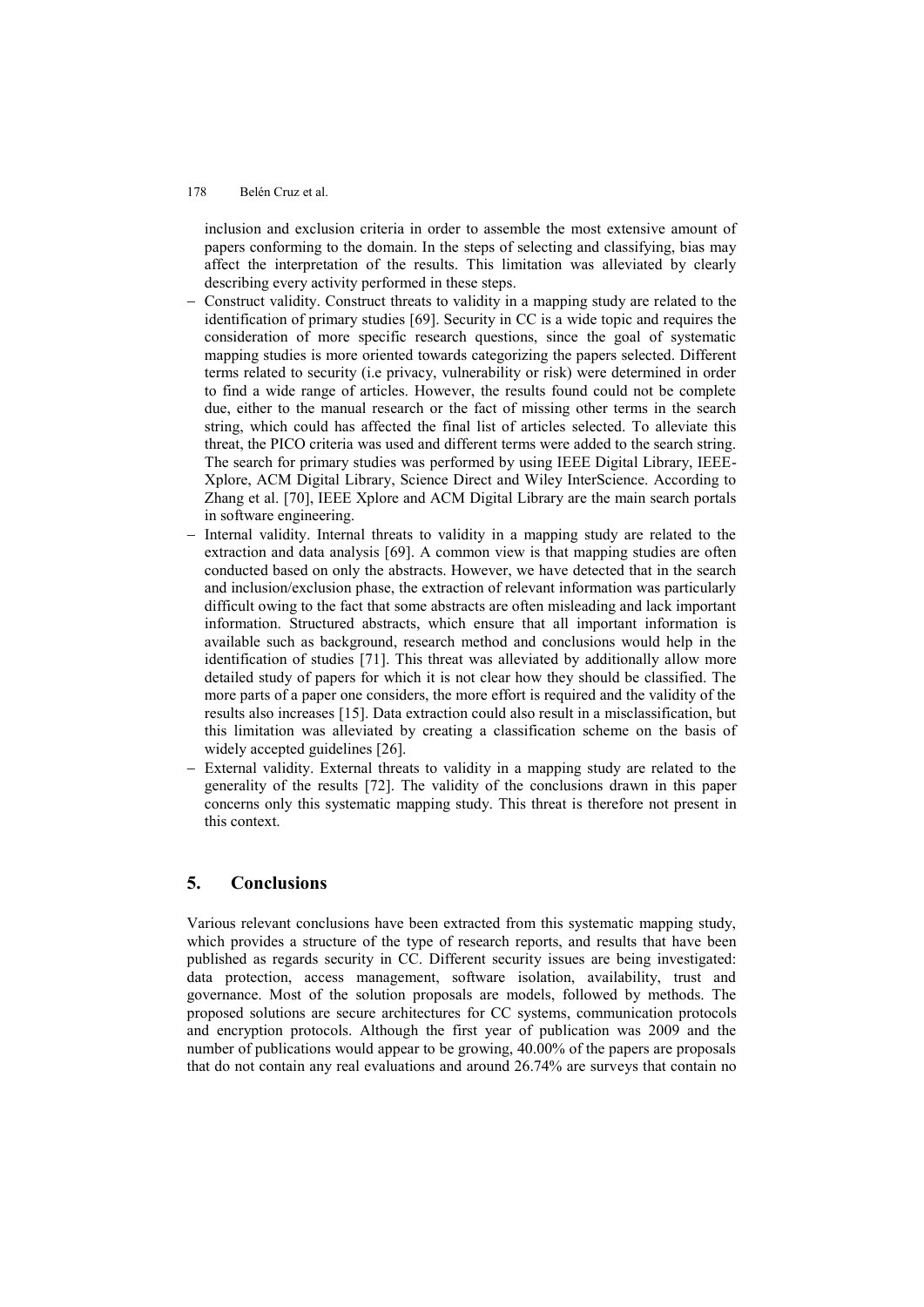proposals at all. The idea of CC as an emerging technology is supported by these results, thus creating a favorable area for research and evaluation, with special emphasis on security [73].

The total of 344 papers selected were found in a variety of 172 different publishing sources, signifying that this topic is the source of a huge amount of interest in different fields of computer science. Other disciplines such as health [74], business [75] [76], and education [77] [78], among others, are also important application areas in which a strong growth of publications is expected. The secure use of cloud services through mobile devices [79] and the security assurance mechanisms in green cloud computing environments [80] are also promising research areas.

**Acknowledgements.** This research is part of the projects PEGASO-PANGEA (TIN2009-13718- C02-02) financed by the Spanish Ministry of Science and Innovation (Spain), and GEODAS-REQ project (TIN2012-37493-C03-02) financed by both the Spanish Ministry of Economy and Competitiveness and European FEDER funds.

## **References**

- 1. Mell, P., Grance, T.: The NIST Definition of Cloud Computing. Tech. rep. (2009) Available at http://csrc.nist.gov/publications/nistpubs/800-145/SP800-145.pdf.
- 2. Lillard, T., Garrison, C., Schiller, C., Steele, J.: The Future of Cloud Computing. In Lillard, T., Garrison, C., Schiller, C., Steele, J., eds. : Digital Forensics for Network, Internet, and Cloud Computing 12. Elsevier, Syngress, Boston (2010) 319-339
- 3. Modi, C., Patel, D., Borisaniya, B., Patel, A., Rajarajan, M.: A survey of intrusion detection techniques in Cloud. Journal of Network and Computer Applications 36(1), 42-57 (January 2013)
- 4. Ferguson, T.: Salesforce.com outage hits thousands of businesses. (Accessed 2009) Available at[: http://news.cnet.com/8301-1001\\_3-10136540-92.html](http://news.cnet.com/8301-1001_3-10136540-92.html)
- 5. Cellan-Jones, R.: The Sidekick Cloud Disaster. (Accessed 2009) Available at: [http://www.bbc.co.uk/blogs/technology/2009/10/the\\_sidekick\\_cloud\\_disaster.html](http://www.bbc.co.uk/blogs/technology/2009/10/the_sidekick_cloud_disaster.html)
- 6. Kissel, R.: Glossary of key information security terms [electronic resource]. (Accessed 2006) Available at: [http://permanent.access.gpo.gov/lps80291/NISTIR-](http://permanent.access.gpo.gov/lps80291/NISTIR-7298_Glossary_Key_Infor_Security_Terms.pdf)[7298\\_Glossary\\_Key\\_Infor\\_Security\\_Terms.pdf](http://permanent.access.gpo.gov/lps80291/NISTIR-7298_Glossary_Key_Infor_Security_Terms.pdf)
- 7. Zhou, M., Zhang, R., Xie, W., Qian, W., Zhou, A.: Security and Privacy in Cloud Computing: A Survey. In : Proceedings of the 2010 Sixth International Conference on Semantics, Knowledge and Grids, Washington, DC, USA, pp.105-112 (2010)
- 8. Karen, M., Hoffman, P.: Guidelines on Security and Privacy in Public Cloud Computing. Tech. rep. (December 2011) Draft Special Publication 800-144. Available at http://www.nist.gov/customcf/get\_pdf.cfm?pub\_id=909494.
- 9. Dahbur, K., Mohammad, B., Tarakji, A.: A survey of risks, threats and vulnerabilities in cloud computing. In : Proceedings of the 2011 International Conference on Intelligent Semantic Web-Services and Applications, New York, NY, USA, pp.12:1-12:6 (2011)
- <span id="page-18-0"></span>.10. Zissis, D., Lekkas, D.: Addressing cloud computing security issues. Future Generation Computer Systems 28(3), 583-592 (2012)
- 11. Airton Pereira da Silva, F., da Mota Silveira Neto, P., Cardoso Garcia, V., Elia Assad, R., Mota Trinta, F.: Accounting Models for Cloud Computing: A Systematic Mapping Study.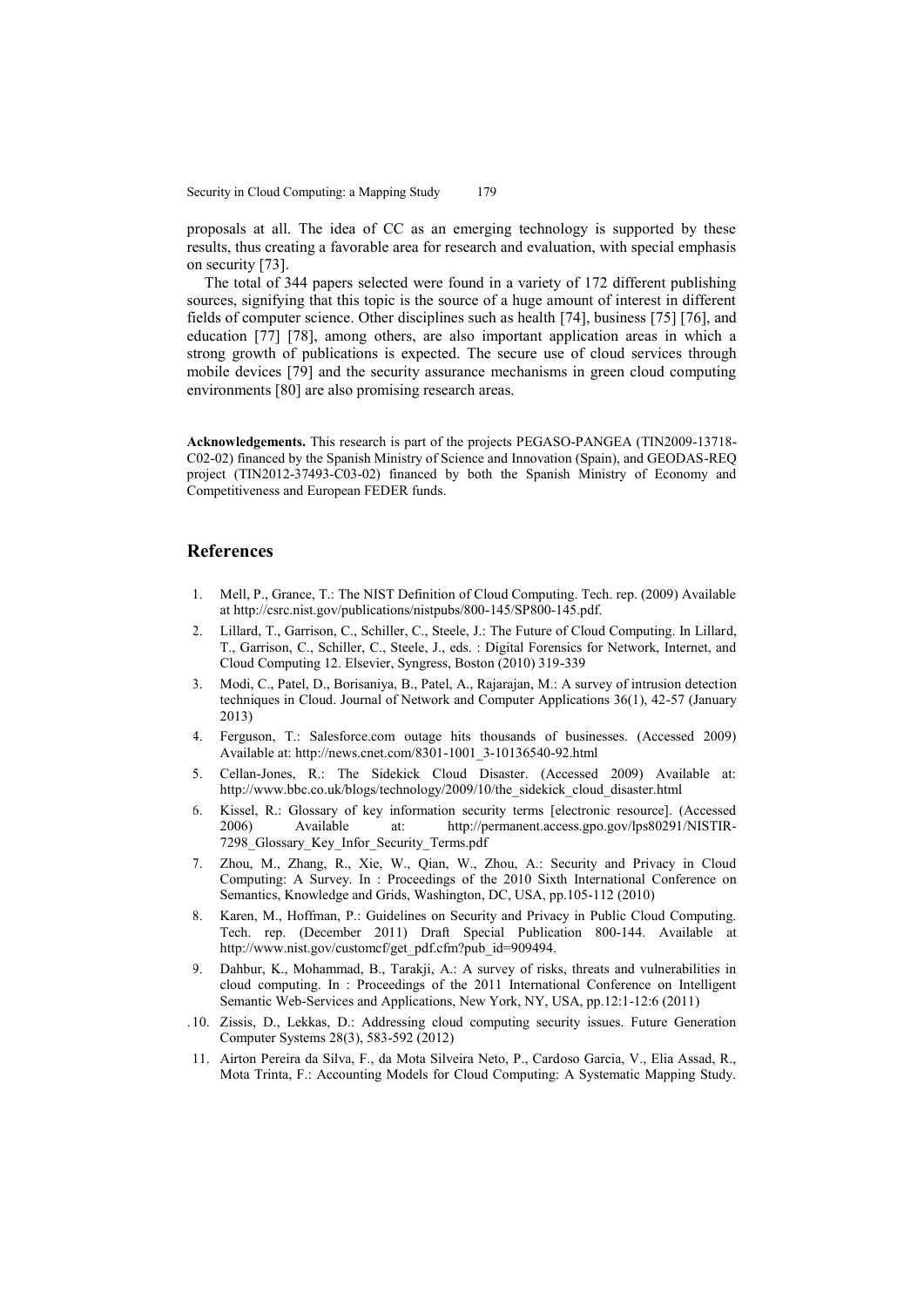Proceedings of the 8th International Conference on Grid Computing and Applications (GCA), 3-9 (2012)

- 12. Rosado, D., Gómez, R., Mellado, D., Fernández-Medina, E.: Security Analysis in the Migration to Cloud Environments. Future Internet 4(2), 469-487 (2012)
- 13. Rebollo, O., Mellado, D., F-Medina, E.: A Comparative Review of Cloud Security Proposals with ISO/IEC 27002. In : Proceedings of the 8th International Workshop on Security in Information Systems, pp.3-12 (2011)
- 14. Rebollo, O., Mellado, D., F-Medina, E.: A Systematic Review of Information Security Governance Frameworks in the Cloud Computing Environment. Journal of Universal Computer Science 18(6), 798-815 (2012)
- 15. Petersen, K., Feldt, R., Mujtaba, S., Mattsson, M.: Systematic mapping studies in software engineering. Proceedings of the 12th International Conference on Evaluation and Assessment in Software Engineering, 71-80 (2008)
- 16. Cruz Zapata, B., Fernández-Alemán, J., Toval, A. (Accessed 2013) Available at: <http://dis.um.es/profesores/aleman/SelectedPapers.xlsx>
- 17. Petersen, K.: Measuring and predicting software productivity: A systematic map and review. Information and Software Technology 53(4), 317-343 (April 2011)
- 18. Diogo A. B. Fernandes, L.: Security issues in cloud environments: a survey. International Journal of Information Security 13(2), 113-170 (April 2014)
- 19. N. Gruschka, M.: Attack Surfaces: A Taxonomy for Attacks on Cloud Services. In : IEEE International Conference on Cloud Computing, pp.276-279 (2010)
- 20. ISO/IEC DIS 27017. Information technology -- Security techniques -- Code of practice for information security controls based on ISO/IEC 27002 for cloud services. Available at: [http://www.iso.org/iso/home/store/catalogue\\_tc/catalogue\\_detail.htm?csnumber=43757](http://www.iso.org/iso/home/store/catalogue_tc/catalogue_detail.htm?csnumber=43757)
- 21. Carrion Senor, I., Fernandez Aleman, J., Toval, A.: Personal Health Records: New Means to Safely Handle Health Data? Computer 45(11), 27-33 (2012)
- 22. Carrion Senor, I., Fernandez-Aleman, J.L., Toval, A.: Are Personal Health Records Safe? A Review of Free Web-Accessible Personal Health Record Privacy Policies. Journal of Medical Internet Research 14(4), 161-174 (2012)
- 23. Fernandez-Aleman, J.L., Carrion Senor, I., Oliver Lozoya, P.: Security and privacy in electronic health records: A systematic literature review. Journal of Biomedical Informatics 46(3), 541-562 (2013)
- 24. Sanchez-Henarejos, A., Fernandez-Aleman, J.L., Toval, A.: A guide to good practice for information security in the handling of personal health data by health personnel in ambulatory care facilities. Atencion Primaria 46(4), 214-222 (2014)
- 25. K L Ko, R., Jagadpramana, P., Mowbray, M., Pearson, S., Kirchberg, M., Liang, Q., Lee, B.: TrustCloud: A Framework for Accountability and Trust in Cloud Computing. In : IEEE World Congress on Services, Washington, DC, USA, pp.584-588 (2011)
- 26. Scarfone, K.: Guide to Security for Full Virtualization Technologies. (2011) Available at http://csrc.nist.gov/publications/nistpubs/800-125/SP800-125-final.pdf.
- 27. United States: United States Code, Title 44: Public printing and documents, Chapter 35 Coordination of Federal Information Policy, Subchapter III - Information Security, Section 3541. United States Code, U.S. Government Printing Office, Washington, D.C. (1984)
- 28. Wieringa, R., Maiden, N., Mead, N., Rolland, C.: Requirements engineering paper classification and evaluation criteria: A proposal and a discussion. Requirements Engineering 11(1), 102-107 (2006)
- 29. Chandrasekaran, B., Josephson, J., Benjamins, V.: What are ontologies, and why do we need them? IEEE Intelligent 14, 20-26 (January 1999)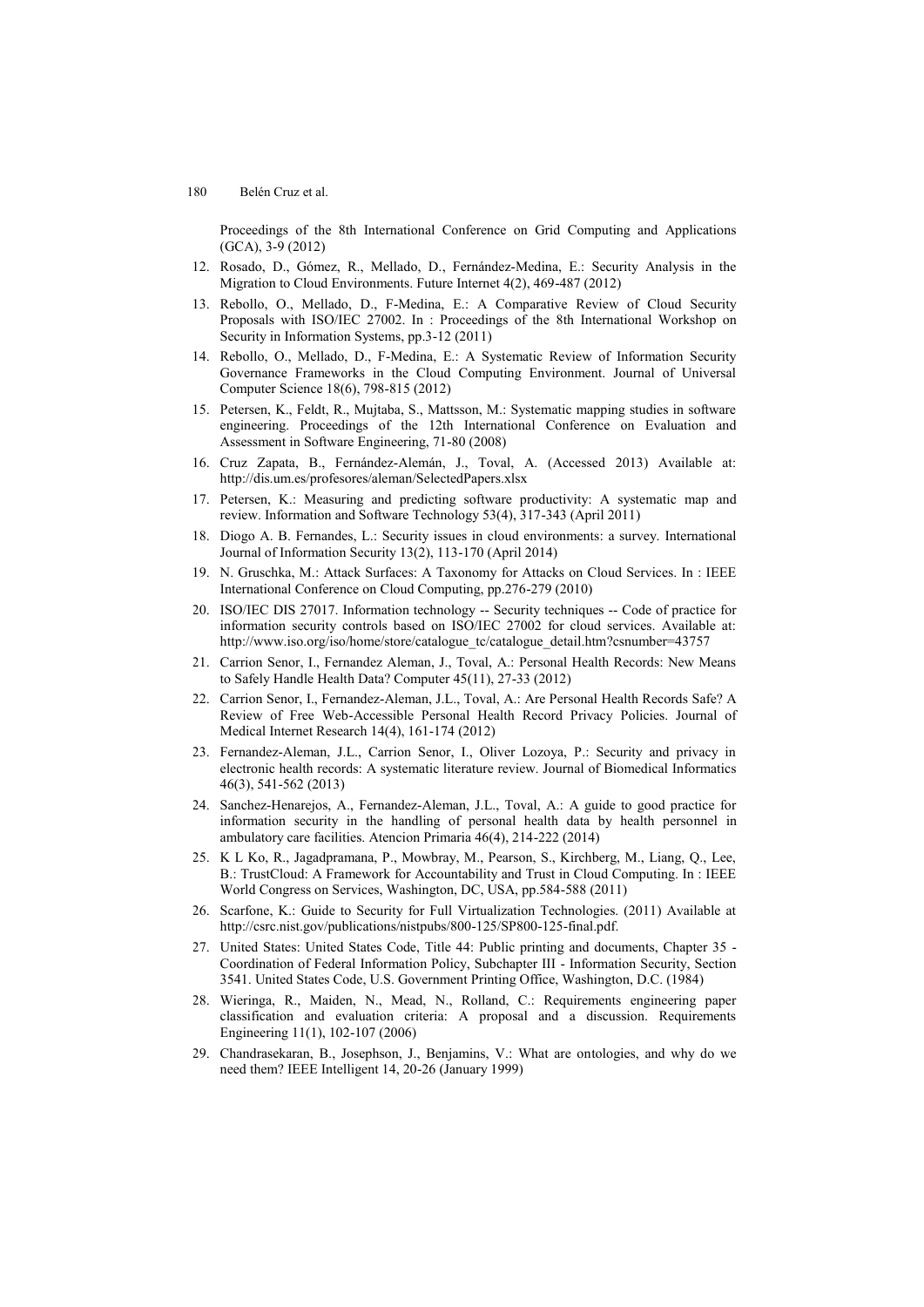- 30. Cachin, C., Keidar, I., Shraer, A.: Trusting the Cloud. ACM SIGACT News 40(2), 81-86 (2009)
- 31. Zhang, G., Yang, Y., Chen, J.: A historical probability based noise generation strategy for privacy protection in cloud computing. Journal of Computer and System Sciences 78(5), 1374-1381 (2012)
- 32. Subashini, S., Kavitha, V.: A Metadata Based Storage Model for Securing Data in Cloud Environment. American Journal of Applied Sciences 9(9), 1407-1414 (2012)
- 33. Chonka, A., Xiang, Y., Zhou, W., Bonti, A.: Cloud security defence to protect cloud computing against HTTP-DoS and XML-DoS attacks. Journal of Network and Computer Applications 34(4), 1097-1107 (July 2011)
- 34. Zhang, X., Wuwong, N., Li, H., Zhang, X.: Information Security Risk Management Framework for the Cloud Computing Environments. In : Proceedings of the 2010 10th IEEE International Conference on Computer and Information Technology, Washington, DC, USA, pp.1328-1334 (2010)
- 35. Lin, D., Squicciarini, A.: Data protection models for service provisioning in the cloud. In : Proceedings of the 15th ACM symposium on Access control models and technologies, New York, NY, USA, pp.183-192 (2010)
- 36. Du, J., Gu, X., Yu, T.: On Verifying Stateful Dataflow Processing Services in Large-Scale Cloud Systems. In : Proceedings of the 17th ACM conference on Computer and communications security, Chicago, pp.672-674 (2010)
- 37. Jarabek, C., Barrera, D., Aycock, J.: ThinAV: Truly Lightweight Mobile Cloud-based Antimalware. In : Proceedings of the 28th Annual Computer Security Applications Conference, Orlando, USA, pp.3-7 (2012)
- 38. Kwon, H., Kim, T., Yu, S., Kim, H.: Self-similarity based lightweight intrusion detection method for cloud computing. In : Proceedings of the Third international conference on Intelligent information and database systems, Berlin, Heidelberg, pp.353-362 (2011)
- 39. Wang, G., Liu, Q., Wu, J.: Hierarchical attribute-based encryption for fine-grained access control in cloud storage services. In : Proceedings of the 17th ACM conference on Computer and communications security, New York, NY, USA, pp.735-737 (2010)
- 40. Zhang, L., Li, Q., Shi, Y., Li, L., He, W.: An integrity verification scheme for multiple replicas in clouds. In : Proceedings of the 2012 international conference on Web Information Systems and Mining, Berlin, Heidelberg, pp.264-274 (2012)
- 41. Hay, B., Nance, K., Bishop, M.: Storm Clouds Rising: Security Challenges for IaaS Cloud Computing. In : Proceedings of the 2011 44th Hawaii International Conference on System Sciences, Washington, DC, USA, pp.1-7 (2011)
- 42. Mowbray, M., Pearson, S.: A client-based privacy manager for cloud computing. In : Proceedings of the Fourth International ICST Conference on COMmunication System softWAre and middlewaRE, New York, NY, USA, pp.5:1-5:8 (2009)
- 43. Tancock, D., Pearson, S., Charlesworth, A.: A Privacy Impact Assessment Tool for Cloud Computing. In : Proceedings of the IEEE Second International Conference on Cloud Computing Technology and Science (CloudCom), Washington, DC, USA, pp.667-676 (2010)
- 44. Campbell, R., Gupta, I., Heath, M., Ko, S., Kozuch, M., Kunze, M., Kwan, T., Lai, K., Lee, H., Lyons, M., Milojicic, D., O'Hallaron, D., Soh, Y.: Open Cirrus cloud computing testbed: federated data centers for open source systems and services research. In : Proceedings of the 2009 conference on Hot topics in cloud computing, Berkeley, CA, USA (2009)
- 45. Balduzzi, M., Zaddach, J., Balzarotti, D., Kirda, E., Loureiro, S.: A security analysis of amazon's elastic compute cloud service. In : Proceedings of the 27th Annual ACM Symposium on Applied Computing, New York, NY, USA, pp.1427-1434 (2012)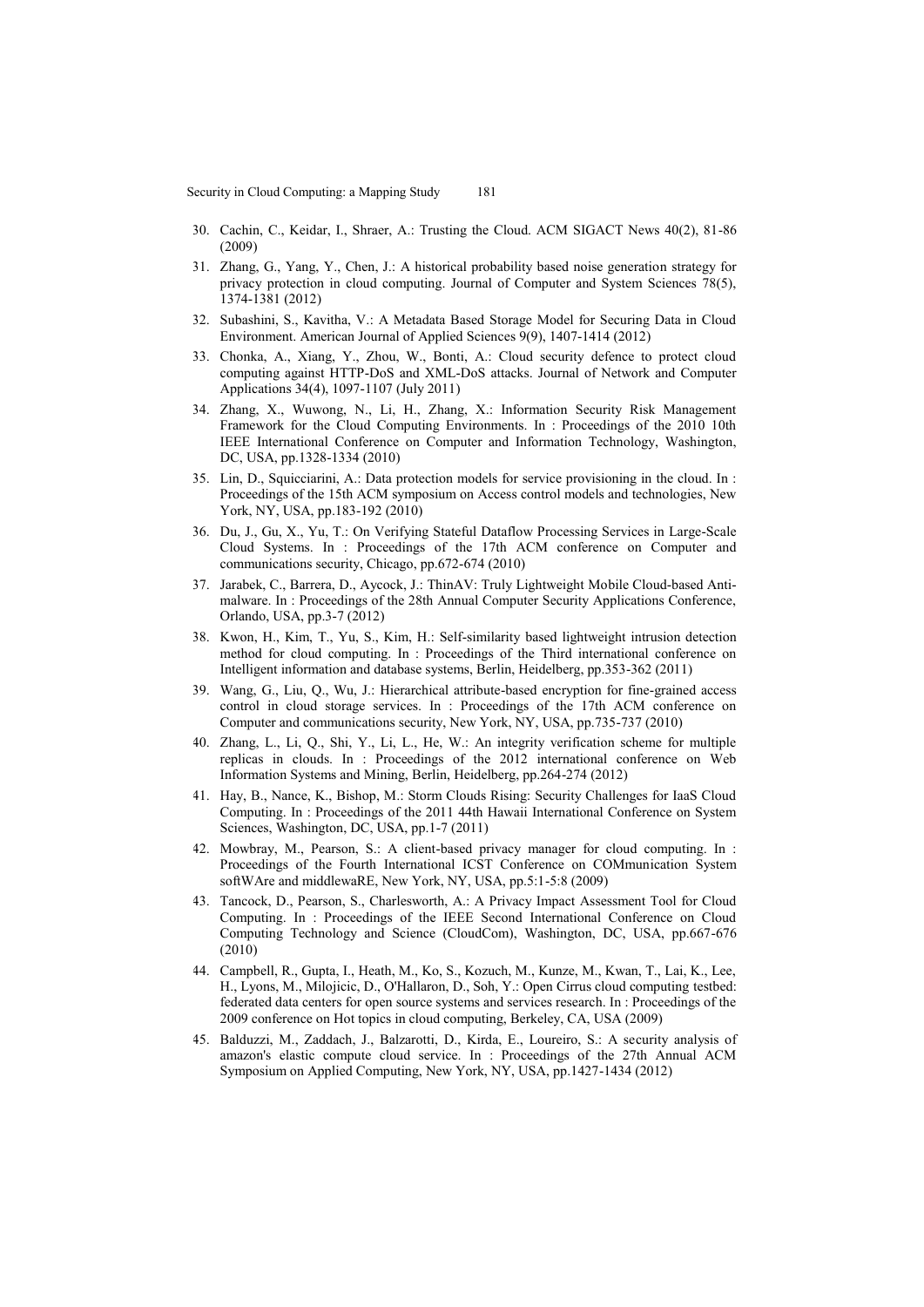- 46. Lo, C.-C., Huang, C.-C., Ku, J.: A Cooperative Intrusion Detection System Framework for Cloud Computing Networks. In : Proceedings of the 2010 39th International Conference on Parallel Processing Workshops, Washington, DC, USA, pp.280-284 (2010)
- 47. Dhage, S., Meshram, B., Rawat, R., Padawe, S., Paingaokar, M., Misra, A.: Intrusion detection system in cloud computing environment. In : Proceedings of the International Conference on Advances in Communication and Computing Technologies, New York, NY, USA, pp.235-239 (2011)
- 48. Oza, N., Karppinen, K., Savola, R.: User Experience and Security in the Cloud An Empirical Study in the Finnish Cloud Consortium. In : Proceedings of the 2010 IEEE Second International Conference on Cloud Computing Technology and Science, Washington, DC, USA, pp.621-628 (2010)
- 49. Ryan, M.: Cloud computing security: The scientific challenge, and a survey of solutions. Journal of Systems and Software 86(9), 2263-2268 (September 2013)
- 50. J, D., AT, S.: Understanding issues in cloud forensics: two hypothetical case studies. Journal of Network Forensics 3(1), 19-31 (2011)
- 51. Cearly, D.: Case Studies in Cloud Computing. In: Gartner. (Accessed August 2011) Available at[: https://www.gartner.com/doc/1761616/case-studies-cloud-computing](https://www.gartner.com/doc/1761616/case-studies-cloud-computing)
- 52. Zhang, Q., Cheng, L., Boutaba, R.: Cloud computing: state-of-the-art and research challenges. Journal of Internet Services and Applications 1(1), 7-18 (May 2010)
- 53. Trier Universität: The DBLP Computer Science Bibliography. (sep 2012) Available at http://dblp.uni-trier.de.
- 54. Ponemon Institute: Security of Cloud Computing Users 2010, LLC. (May 2010) Available at http://www.ca.com/files/IndustryResearch/security-cloud-computing-users\_235659.pdf.
- 55. Ponemon Institute: Security of Cloud Computing Users 2012, LLC. (March 2013) Available at http://www.ca.com/us/~/media/Files/IndustryAnalystReports/2012-security-ofcloud-computer-users-final1.pdf.
- 56. Doerr, B.: Cloud Insecurity: Not Enough Tools, Experience or Transparency. (Accessed 2012) Available at[: http://www.technewsworld.com/story/74890.html](http://www.technewsworld.com/story/74890.html)
- 57. NIST Cloud Computing Security Reference Architecture. Tech. rep., National Institute of Standards and Technology (NIST) (2013) Draft Special Publication 500-299. Available at http://collaborate.nist.gov/twiki-cloudcomputing/pub/CloudComputing/CloudSecurity/NIST\_Security\_Reference\_Architecture\_2 013.05.15\_v1.0.pdf.
- 58. Florence: The Politics Of Cloud Computing. (Accessed 2012) Available at: <http://www.cloudtweaks.com/2012/05/the-politics-of-cloud-computing/>
- 59. PlanetLab. Available at[: http://www.planet-lab.org/](http://www.planet-lab.org/)
- 60. EmuLab. Available at:<http://www.emulab.net/>
- 61. Cluster Exploratory (CluE). Available at:<http://www.nsf.gov/cise/clue/index.jsp>
- 62. Amazon web services. Available at: [http://aws.amazon.com](http://aws.amazon.com/)
- 63. Eucalyptus. Available at:<http://www.eucalyptus.com/>
- 64. Open Cloud Consortium. Available at[: http://opencloudconsortium.org/](http://opencloudconsortium.org/)
- 65. VINI. Available at:<http://www.vini-veritas.net/>
- 66. OneLab. Available at:<http://www.onelab.eu/>
- 67. Spring, N., Peterson, L., Bavier, A., Pai, V.: Using PlanetLab for network research: myths, realities, and best practices. ACM Special Interest Group on Operating Systems, Operating Systems Review 40(1), 17-24 (January 2006)
- 68. Ampatzoglou, A., Charalampidou, S., Stamelos, I.: Research state of the art on GoF design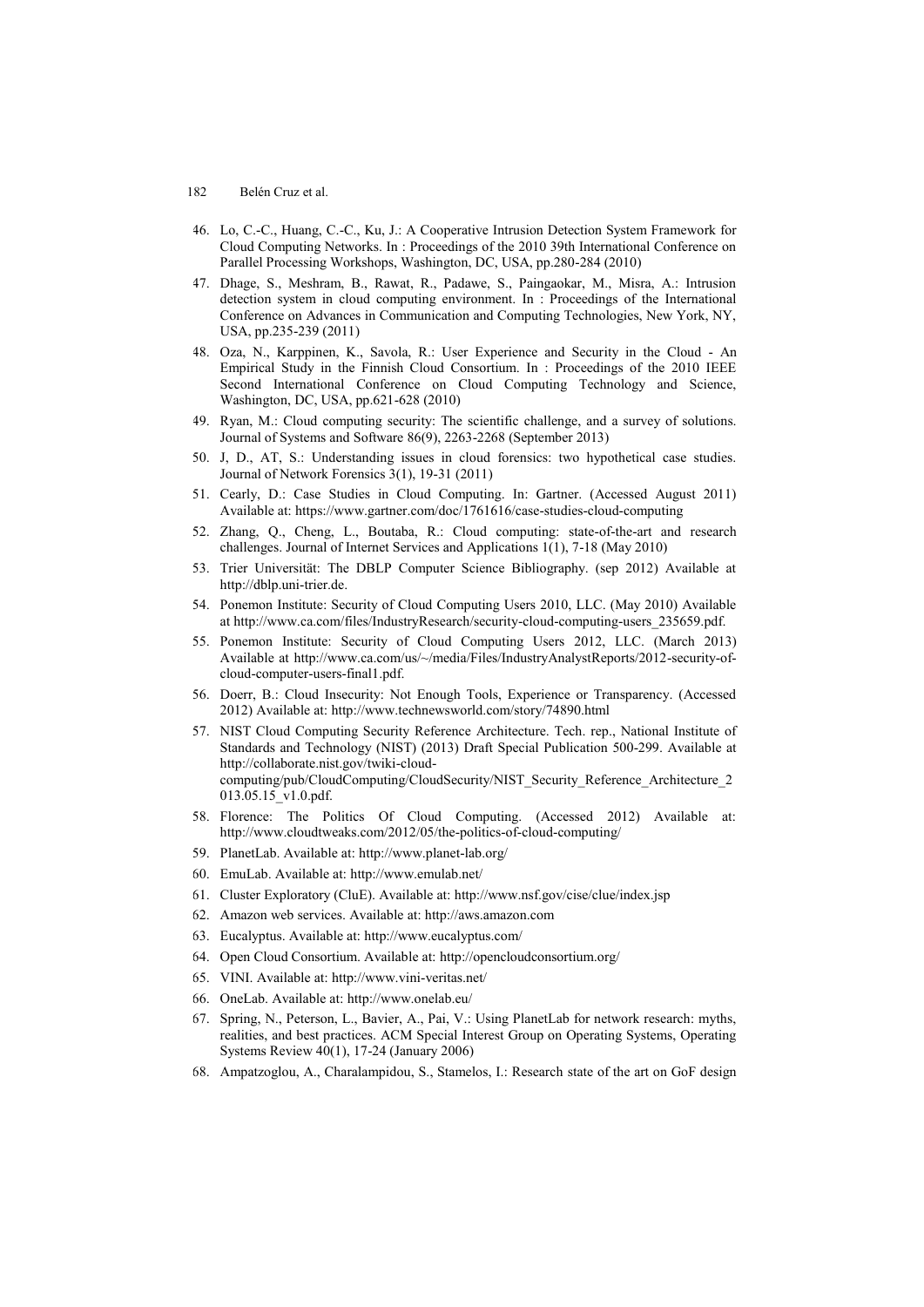patterns: A mapping study. Journal of Systems and Software 86(7), 1945-1964 (2013)

- 69. Elberzhager, F., Münch, J., Ngoc, V.: A systematic mapping study on the combination of static and dynamic quality assurance techniques. Information and Software Technology 54(1), 1-15 (2012)
- 70. Zhang, H., Babar, M., Tell, P.: Identifying relevant studies in software engineering. Information and Software Technology 53(6), 625-637 (June 2011)
- 71. Budgen, D., Kitchenham, B. A., Charters, S. M., Turner, M., Brereton, P., Linkman, S. G.: Presenting software engineering results using structured abstracts: a randomised experiment. Empirical Software Engineering 13(4), 435-468 (2008)
- 72. Easterbrook, S., Singer, J., Storey, M., Damian, D.: Selecting Empirical Methods for Software Engineering Research. In : Proceedings of the twenty-second IEEE/ACM international conference on Automated software engineering, Atlanta, Georgia, USA, pp.574-574 (2007)
- 73. Rong, C., Nguyen, S., Jaatun, M.: Beyond lightning: A survey on security challenges in cloud computing. Computers & Electrical Engineering 39(1), 47-54 (2013)
- 74. Seddon, J., Currie, W.: Cloud computing and trans-border health data: Unpacking U.S. and EU healthcare regulation and compliance. Health Policy and Technology 2(4), 229-241 (2013)
- 75. Subashini, S., Kavitha, V.: A survey on security issues in service delivery models of cloud computing. Journal of Network and Computer Applications 34(1), 1-11 (2011)
- 76. Lee, T., Kim, H., Rhee, K.-H., Uk, S.: Design and Implementation of E-Discovery as a Service based on Cloud Computing. Computer Science and Information Systems 10(2), Special Issue 703-724 (2013)
- 77. Stein, S., Ware, J., Laboy, J., Schaffer, H.: Improving K-12 pedagogy via a Cloud designed for education. Journal of Information Management 33(1), 235-241 (February 2013)
- 78. Alamri, A., Hossain, M., Hassan, M., Hossain, M., Alnuem, M., Ahmed, D., Saddik, A.: A Cloud-Based Pervasive Serious Game Framework to Support Obesity Treatment. Computer Science and Information Systems 10(3), 1229-1246 (2013)
- 79. Chen, C.-L., Tsaur, W.-J., Chen, Y.-Y., Chang, Y.-C.: A Secure Mobile DRM System Based on Cloud Architecture. Computer Science and Information Systems 11(3), 925-941 (2014)
- 80. Li, J., Li, B., Wo, T., Hu, C., Huai, J., Liu, L., Lam, K. P.: CyberGuarder: A virtualization security assurance architecture for green cloud computing. Future Generation Computer Systems 28(2), 379-390 (2012)

**Belén Cruz Zapata** received her Engineer's degree in Computer Science from the University of Murcia in Spain, specializing in software technologies and intelligent and knowledge technologies. She earned an M.Sc in Computer Science and is now working in her Ph.D on the Software Engineering Research Group from the University of Murcia. Her research is focused on mobile technologies in general and also applied to medicine. Belén is currently working as a mobile developer for Android and iOS in the San Francisco Bay Area at Groupon.